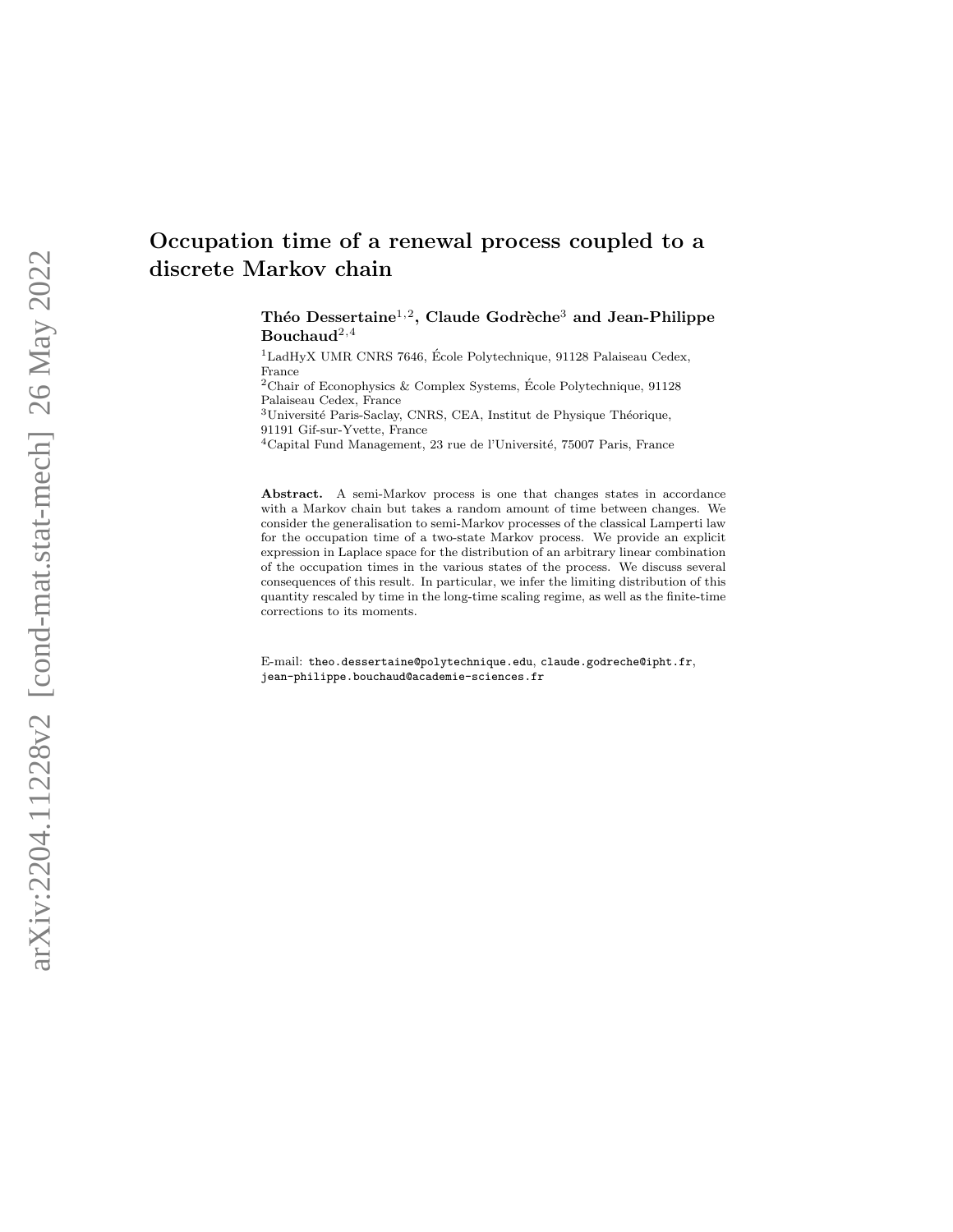#### 1. Introduction

Studies of the occupation time of stochastic processes have a long history, starting with the investigation by Lévy of the fraction of time spent by Brownian motion above zero or of the fraction of time where the first player is ahead of the second, in repeated tossings of a coin [\[1\]](#page-15-0). The limiting density of this fraction of time is the U-shaped arcsine law, with a minimum at  $1/2$  and infinite tails at 0 and 1 (see [\[2,](#page-15-1) [3\]](#page-15-2) for a summary of [\[1\]](#page-15-0)). These founding investigations were followed by many subsequent studies  $[2, 4, 5, 6, 7, 8]$  $[2, 4, 5, 6, 7, 8]$  $[2, 4, 5, 6, 7, 8]$  $[2, 4, 5, 6, 7, 8]$  $[2, 4, 5, 6, 7, 8]$  $[2, 4, 5, 6, 7, 8]$  $[2, 4, 5, 6, 7, 8]$  $[2, 4, 5, 6, 7, 8]$  $[2, 4, 5, 6, 7, 8]$  $[2, 4, 5, 6, 7, 8]$  and the topic is now a classic in probability theory (see  $[9, 10]$  $[9, 10]$ ) for reviews).

Only lately was this topic revisited in the physics community, motivated, in particular, by studies on phase persistence for self-similar coarsening systems, such as breath figures [\[11\]](#page-15-10), Ising spin systems quenched from high temperature to zero temperature (or more generally to a temperature below the critical temperature) [\[12,](#page-15-11) [13\]](#page-15-12), the diffusion equation evolving from a random initial condition [\[14,](#page-15-13) [15\]](#page-15-14), to name but a few. The statistics of the occupation time for Ising spins systems, the voter model and diffusive persistence were addressed in [\[16\]](#page-15-15), while [\[17\]](#page-15-16) is entirely devoted to this last subject. However, obtaining a complete solution to the question of the statistics of the occupation time for these extended systems is however currently out of reach. Partial analytical studies, as well as numerical or approximate theoretical treatments, allow nevertheless to make progress [\[16,](#page-15-15) [17,](#page-15-16) [18,](#page-15-17) [19,](#page-15-18) [20,](#page-16-0) [21\]](#page-16-1). A noticeable series of works on the occupation time of the voter model [\[22,](#page-16-2) [23,](#page-16-3) [24,](#page-16-4) [25,](#page-16-5) [26\]](#page-16-6) was a source of inspiration for the endeavour made in [\[16\]](#page-15-15) on this topic. A study on the same issues was further continued in [\[27\]](#page-16-7).

The above mentioned works [\[16,](#page-15-15) [17\]](#page-15-16) were followed by investigations on the statistics of the occupation time for simpler systems, more amenable to exact analysis, and closer to the main stream of probabilistic studies [\[19,](#page-15-18) [28,](#page-16-8) [29,](#page-16-9) [30,](#page-16-10) [31,](#page-16-11) [32,](#page-16-12) [33,](#page-16-13) [34\]](#page-16-14). We refer the reader to [\[35\]](#page-16-15) for subsequent references and to [\[36,](#page-16-16) [37,](#page-16-17) [38,](#page-16-18) [39,](#page-16-19) [40,](#page-16-20) [41\]](#page-16-21) for more recent works.

The study presented below belongs to the same vein and gives a generalisation to multistate Markov processes of the Lamperti law for the occupation time of a twostate Markov process [\[6\]](#page-15-5), a problem also considered in [\[42,](#page-16-22) [43,](#page-16-23) [44\]](#page-16-24). Our motivation comes from a recent work by two of us [\[45\]](#page-16-25) on cone-wise linear dynamics in large dimensions. Each "cone" is characterised by a stability matrix chosen to be from the Gaussian Orthogonal Ensemble. The selected cone is determined by the direction of the dynamically evolving vector with respect to a fixed set of vectors. Because of the random nature of the stability matrix, the cone-switching process can be described, for large dimensions, as a semi-Markov process, with a power-law distribution of switching times [\[45\]](#page-16-25).

We consider an irreducible Markov chain  $\alpha_1, \alpha_2, \ldots$ , with discrete state space  ${a_j, j = 1, 2, \ldots, q}$ , and transition matrix

<span id="page-1-0"></span>
$$
P_{ij} = \mathbb{P}(\alpha_{n+1} = a_j | \alpha_n = a_i). \tag{1.1}
$$

In addition, we consider a sequence of time intervals  $\tau_1, \tau_2, \ldots$ , which represent the time spent in the states  $\alpha_1, \alpha_2, \ldots$  More specifically, the jumps occur at the random epochs of time  $t_1, t_2, \ldots$ , from some time origin  $t_0 = 0$  (see figure [1\)](#page-4-0). The intervals of time between jumps,  $\tau_1 = t_1, \tau_2 = t_2 - t_1, \ldots$ , are independent and identically distributed random variables with a common density  $\rho(\tau)$ , thus forming a renewal process [\[46,](#page-16-26) [47,](#page-16-27) [48,](#page-16-28) [49\]](#page-16-29). The process defined by the pairs  $(\alpha_n, t_n), n = 1, 2, \ldots$ , is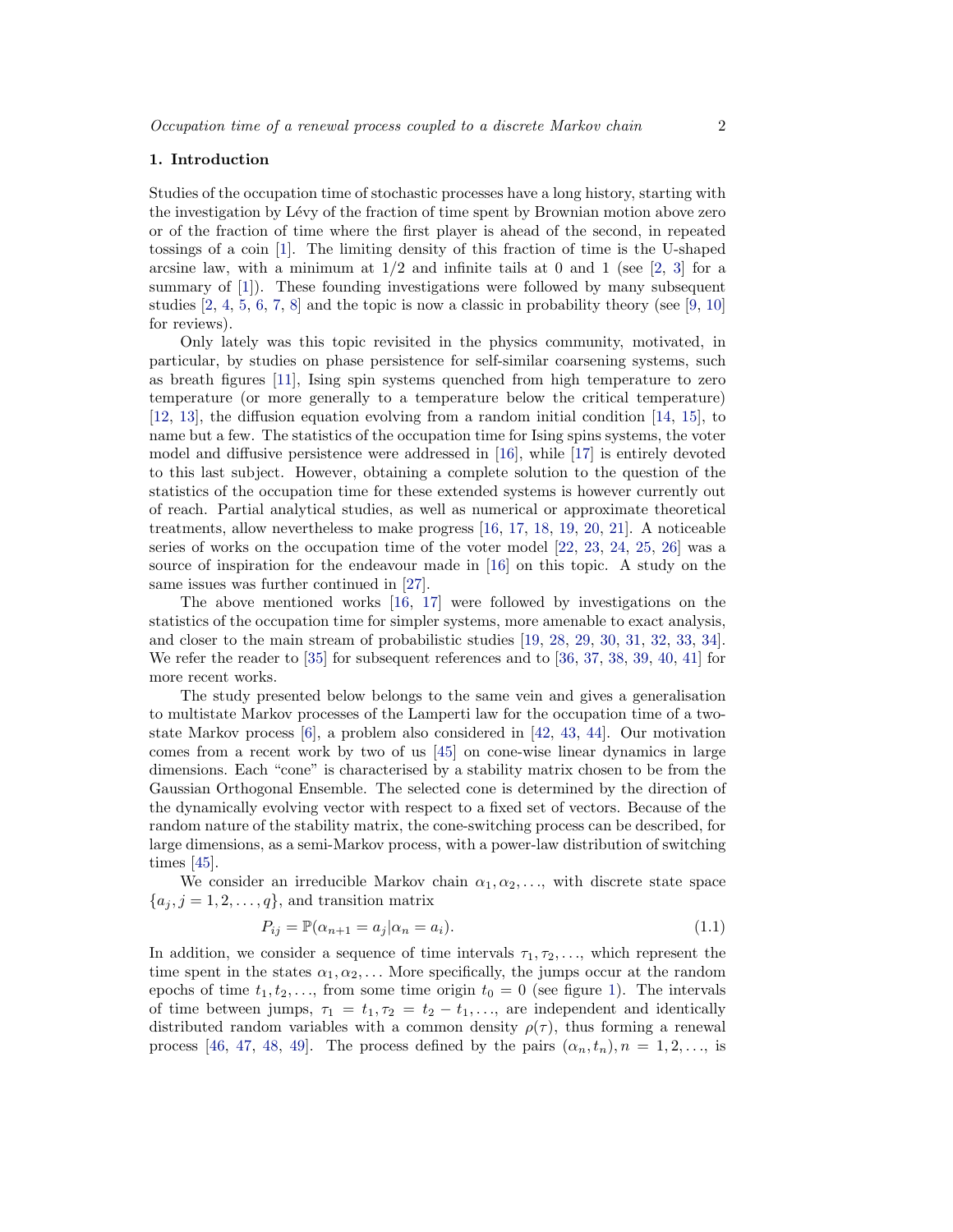known as a Markov renewal process in the mathematical literature, while the process defined as

$$
\alpha(t) = \alpha_n, \qquad t_n < t < t_{n+1} \tag{1.2}
$$

is a simple example of a semi-Markov process [\[50,](#page-16-30) [51,](#page-16-31) [8,](#page-15-7) [52,](#page-16-32) [53\]](#page-16-33). The latter is not Markovian except at the epochs of jumps. As set forth in [\[53\]](#page-16-33), a semi-Markov process is one that changes states in accordance with a Markov chain but takes a random amount of time between changes. If the latter is exponentially distributed, the process becomes an ordinary Markov chain in continuous time.

The purpose of this paper is to investigate the statistics of the sum

<span id="page-2-0"></span>
$$
S_t = \int_0^t du \,\alpha(u) = \alpha_1 \tau_1 + \dots + \alpha_{N_t} \tau_{N_t} + \alpha_{N_t+1} \left( t - \sum_{i=1}^{N_t} \tau_i \right), \quad (1.3)
$$

where  $N_t$  is the random number of jumps between 0 and t. More precisely, we shall investigate the limiting distribution  $f_M(x)$  of the fraction  $M_t = S_t/t$  in the long-time limit, where

$$
M = \lim_{t \to \infty} M_t = \lim_{t \to \infty} \frac{S_t}{t} = \lim_{t \to \infty} \frac{1}{t} \int_0^t du \, \alpha(u),
$$

that is, the distribution of the temporal mean of  $\alpha(t)$ , when the density  $\rho(\tau)$  has a power-law tail  $(2.2)$ , with index  $\theta < 1$ .

There are several possible interpretations to the quantities  $S_t$  or  $M_t$ . The first one is in terms of occupation times. To simplify, consider the case where the number of states is  $q = 2$  with  $a_1 = 0$  and  $a_2 = 1$ . Then  $S_t$  is the occupation time of state  $a_2$  (i.e., the time spent in this state), up to time t. More generally,  $S_t$  is the linear combination of the occupation times of the process in the various states  $a_1, \ldots, a_q$ ,

<span id="page-2-1"></span>
$$
S_t = a_1 T_t^{(1)} + a_2 T_t^{(2)} + \dots + a_q T_t^{(q)}, \qquad (1.4)
$$

where  $T_t^{(j)}$  is the occupation time in state  $a_j$  (i.e., the time spent in this state), up to time t, with

$$
\sum_{j=1}^{q} T_t^{(j)} = t.
$$

Equivalently,  $M_t$  is the mean of  $a_1, a_2, \ldots, a_q$  weighted by the fractions of time  $T_t^{(1)}/t, T_t^{(2)}/t, \ldots, T_t^{(q)}/t$ , spent in these various states.

A second interpretation is in terms of a one-dimensional random walk in continuous time. Let  $\alpha_1, \alpha_2, \ldots$  be the respective positions of the walker during the time intervals  $\tau_1, \tau_2, \ldots$ , with  $\alpha = 1, 2, \ldots, q$ . Then  $M_t = S_t/t$  is the mean position of this walker up to time t. Alternatively, let  $\alpha_1, \alpha_2, \ldots$  be the respective velocities of the walker during the time intervals  $\tau_1, \tau_2, \ldots$  Then  $S_t$  is the position at time t of this walker and  $M_t$  is its mean speed.

Likewise, if  $\alpha$  is a Potts spin with q states  $a_1, \ldots, a_q$ , then  $M_t$  represents the mean magnetisation up to time t. In the context of cone-wise linear systems,  $M_t$  is, for large times, the Lyapunov exponent of the dynamics [\[45\]](#page-16-25).

To anticipate on what follows, a natural question is to know whether the process is ergodic, i.e., whether the distribution of the mean  $M_t$  becomes narrow around  $\langle \alpha \rangle$  in the long-time limit, or otherwise stated, is self-averaging. As we shall see, the answer depends on the nature of the distribution of waiting times  $\tau_1, \tau_2, \ldots$ . Finally, note that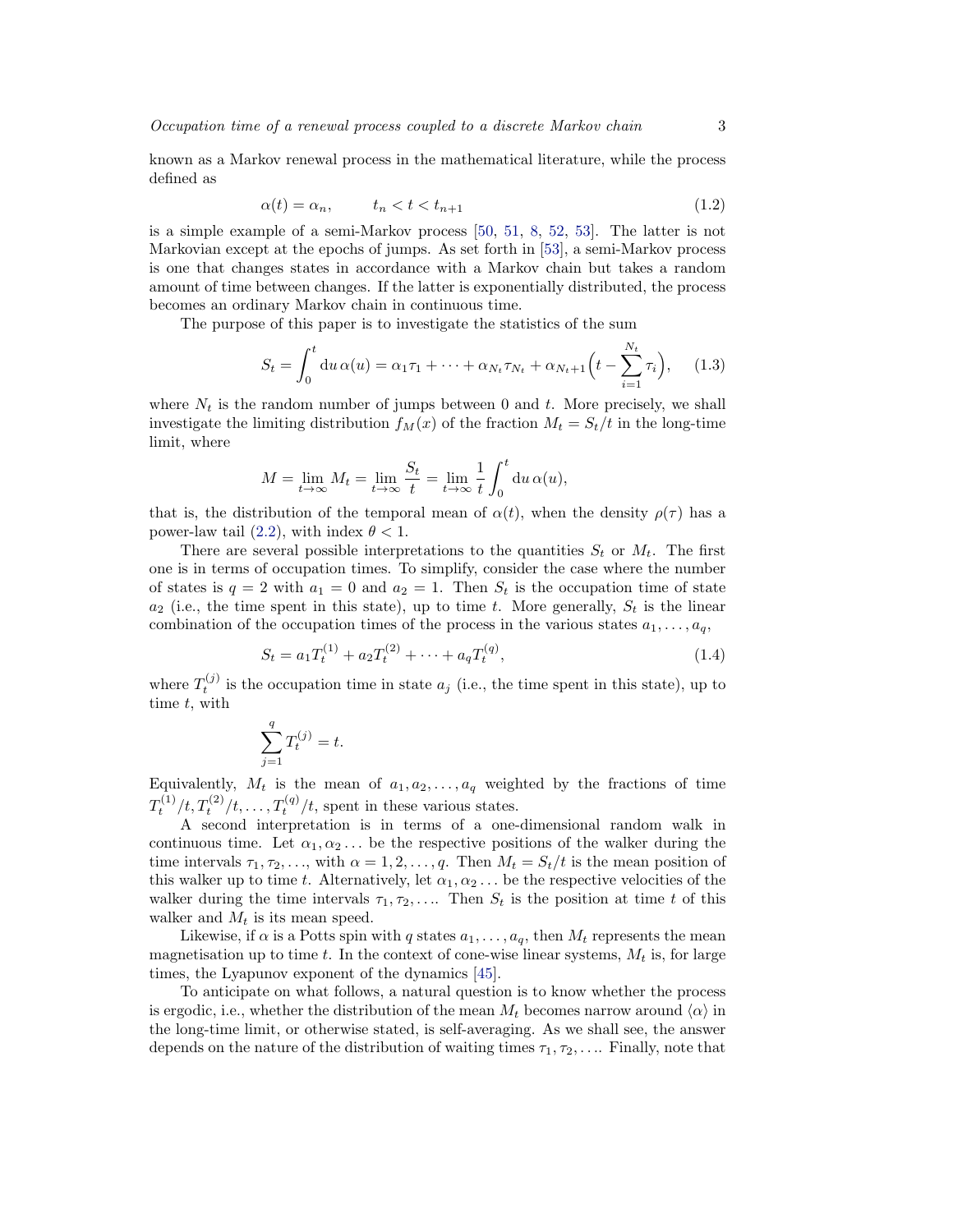the sum  $S_t$  is a particular instance of what is known in the mathematical literature as a renewal-reward process (see e.g., [\[49,](#page-16-29) [53\]](#page-16-33) for details).

In the specific case where the distribution of waiting times  $\rho(\tau)$  has a power-law tail [\(2.2\)](#page-3-0), with index  $\theta < 1$ , we find that, within each sector  $a_i < x < a_{i+1}$ ,  $(i = 1, 2, \ldots, q),$ 

<span id="page-3-2"></span>
$$
f_M(x) = \frac{\sin \pi \theta}{\pi} \frac{\left(\sum_{j \leq i} \pi_j \,\delta_j^{\theta-1}\right) \left(\sum_{j > i} \pi_j \,\delta_j^{\theta}\right) + \left(\sum_{j \leq i} \pi_j \,\delta_j^{\theta}\right) \left(\sum_{j > i} \pi_j \,\delta_j^{\theta-1}\right)}{\left(\sum_{j \leq i} \pi_j \,\delta_j^{\theta}\right)^2 + \left(\sum_{j > i} \pi_j \,\delta_j^{\theta}\right)^2 + 2 \cos \pi \theta \left(\sum_{j \leq i} \pi_j \,\delta_j^{\theta}\right) \left(\sum_{j > i} \pi_j \,\delta_j^{\theta}\right)},\tag{1.5}
$$

where  $\delta_j = |x - a_j|$ , and  $\pi_j$  is the j-th component of the stationary measure. For x outside the range of values  $(a_1, a_q)$ ,  $f_M(x) = 0$ . This result is universal with respect to  $\rho(\tau)$ , i.e., independent of the details of this distribution. The same expression was obtained in [\[42,](#page-16-22) [43\]](#page-16-23) as a generalisation of the Boltzmann distribution for systems showing weak ergodicity breaking  $[54]$  (see also  $[44]$ )<sup>†</sup>. For a uniform stationary probability measure over two states, the expression [\(1.5\)](#page-3-2) recovers the classic Lamperti law  $[6]$  (see  $(3.16)$ ). For cone-wise linear systems,  $(1.5)$  gives the distribution of the Lyapunov exponent when the mean waiting time within each cone is infinite. The dynamical system investigated in [\[45\]](#page-16-25) is among the few known examples where the Lyapunov exponent is not self-averaging (see e.g., [\[55\]](#page-17-1) for a similar mechanism in the context of Pomeau-Manneville maps).

## 2. Renewal processes: a brief reminder

As mentioned above, jumps (or renewals) occur at the random epochs of time  $t_0, t_1, \ldots$ We take the origin of time at  $t_0 = 0$ . Intervals of time between two jumps,  $\tau_1 = t_1, \tau_2 = t_2 - t_1, \ldots$ , are iid random variables with common density  $\rho(\tau)$ . In other words,  $\tau_2, \tau_3, \ldots$  are independent copies of the generic waiting time  $\tau_1$ . The number of jumps which occurred between 0 and t, denoted by  $N_t$ , is the random variable for the largest n for which  $t_n \leq t$ , with

$$
t_n=\tau_1+\cdots+\tau_n.
$$

With this definition, if there is no jump between 0 and t, then  $N_t = 0$ . The probability of such an event, or survival probability (or yet persistence probability), reads:

$$
q(t) = \mathbb{P}(\tau_1 > t) = \int_t^{\infty} d\tau \, \rho(\tau).
$$

The density  $\rho(\tau)$  can be either a narrow distribution with all moments finite, in which case the decay of  $q(t)$ , as  $t \to \infty$ , is faster than any power law, or a distribution characterised by a power-law tail with index  $\theta > 0$ 

<span id="page-3-3"></span>
$$
q(t) = \int_{t}^{\infty} d\tau \,\rho(\tau) \approx \left(\frac{\tau_{0}}{t}\right)^{\theta},\tag{2.1}
$$

hence

<span id="page-3-0"></span>
$$
\rho(\tau) \approx \frac{c}{\tau^{1+\theta}},\tag{2.2}
$$

where  $\tau_0$  is a microscopic time scale and  $c = \theta \tau_0^{\theta}$  is the tail parameter. If  $\theta < 1$  all moments of  $\rho(\tau)$  are divergent, if  $1 < \theta < 2$ , the first moment  $\langle \tau_1 \rangle$  is finite but higher

<span id="page-3-1"></span><sup>‡</sup> We shall come back to [\[42,](#page-16-22) [43,](#page-16-23) [44\]](#page-16-24), which are closely related to the present work, in section [6.](#page-13-0)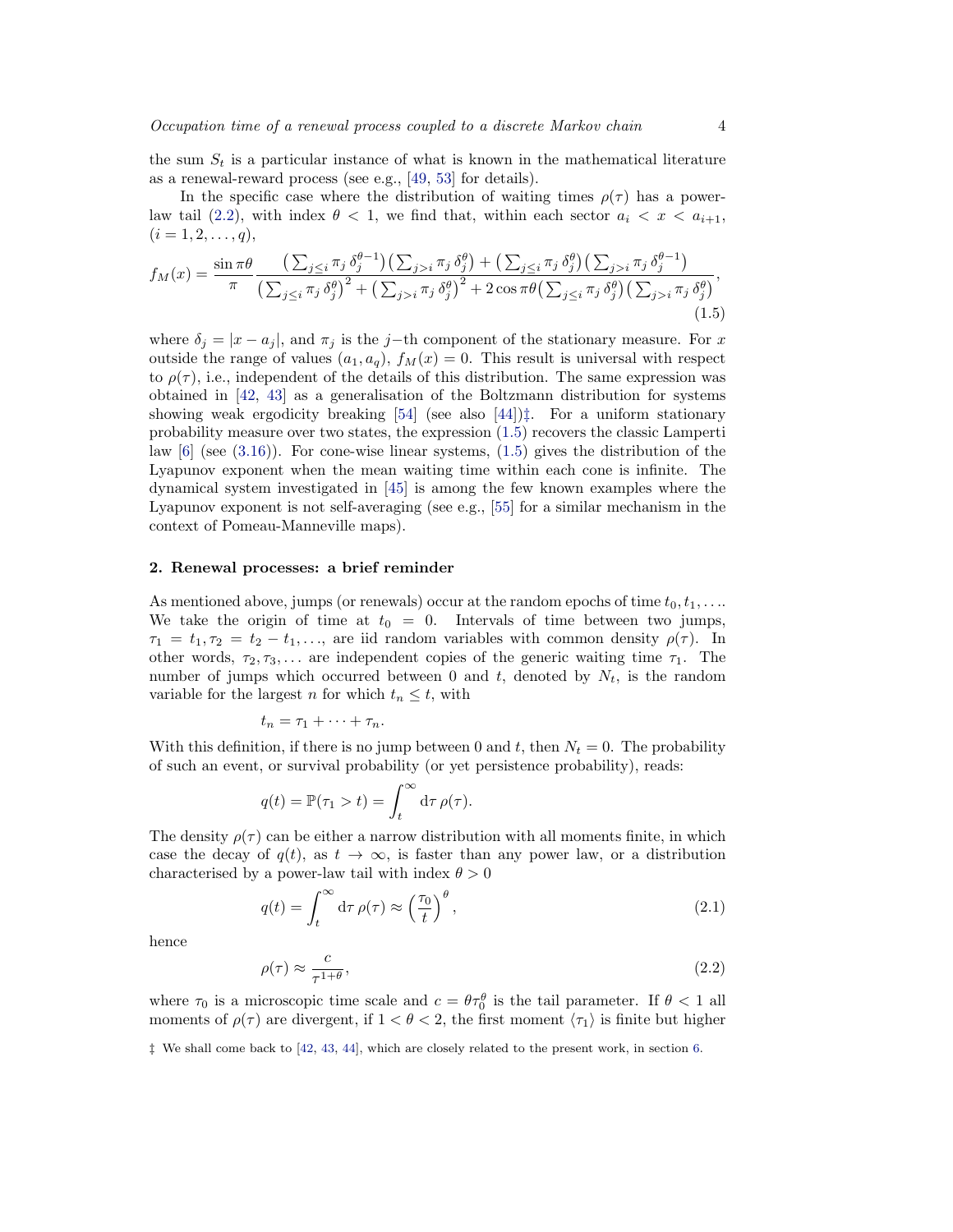

<span id="page-4-0"></span>**Figure 1.** The process  $\alpha(t)$  is constant in each time interval  $\tau_1, \tau_2, \ldots$ , and takes one of the q values  $a_1, \ldots, a_q$ . The sum  $S_t$ , defined in [\(1.3\)](#page-2-0), is the linear combination  $(1.4)$  of occupation times up to time t of the process  $\alpha(t)$  in these various states. It is depicted by the area in blue. The last time interval,  $t - t_{N_t}$ , entering the definition of  $S_t$ , is the age of the current interval at time t.

moments are divergent, and so on. In Laplace space, where s is conjugate to  $\tau$ , for a narrow distribution we have

$$
\mathop{\mathcal{L}}_{\tau} \rho(\tau) = \hat{\rho}(s) = \int_0^{\infty} d\tau \, e^{-s\tau} \rho(\tau) \mathop{\mathop{=}}_{s\to 0} 1 - \langle \tau_1 \rangle s + \frac{1}{2} \langle \tau_1^2 \rangle s^2 + \cdots
$$

For a broad distribution, [\(2.1\)](#page-3-3) yields

<span id="page-4-1"></span>
$$
\hat{\rho}(s) \underset{s \to 0}{\approx} \begin{cases} 1 - A s^{\theta} & (\theta < 1) \\ 1 - \langle \tau_1 \rangle s + A s^{\theta} & (1 < \theta < 2), \end{cases}
$$
\n(2.3)

and so on, where  $A = c|\Gamma(-\theta)|$ . From now on, unless otherwise stated, we shall only consider the case  $0 < \theta < 1$ . When  $\theta > 1$ , the process becomes ergodic, in the sense that  $M = \lim_{t\to\infty} S_t/t$  converges to the ergodic mean, with possibly non trivial corrections when  $t$  is large but finite (see section [5\)](#page-10-0).

The last time interval involved in the sum [\(1.3\)](#page-2-0) is the backward recurrence time  $B_t = t - t_{N_t}$ , i.e., the length of time measured backwards from t to the last jump before t (see figure [1\)](#page-4-0), where  $t_{N_t}$ , the time of occurrence of this last jump, is the sum of a random number of random variables

$$
t_{N_t} = \tau_1 + \cdots + \tau_{N_t}.
$$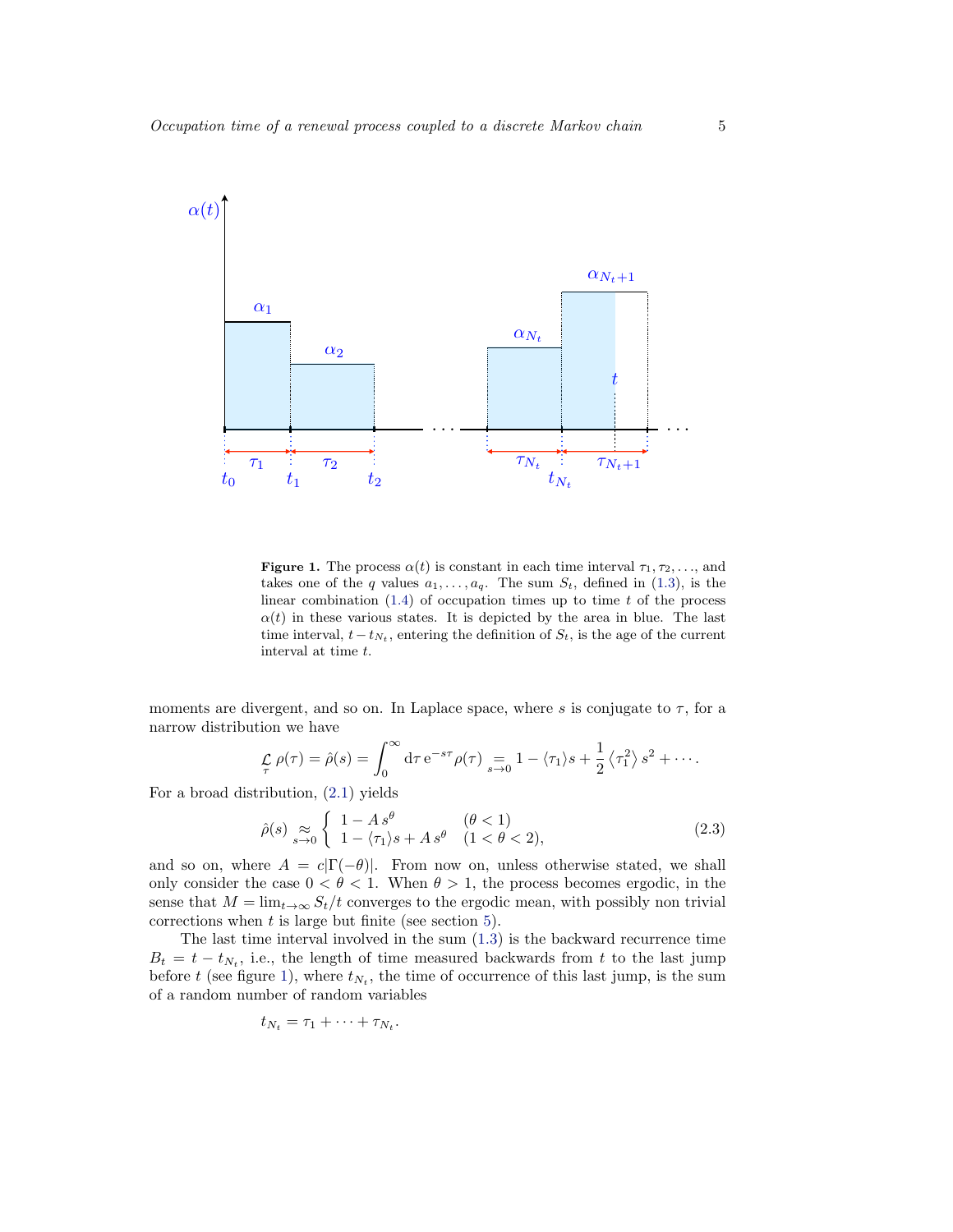The backward recurrence time has also the interpretation of the age of the current, unfinished, interval at time t. The statistics of the quantities  $N_t, t_{N_t}, B_t$  is investigated in detail in [\[31\]](#page-16-11), which also contains relevant references on renewal processes.

# <span id="page-5-1"></span>3. Distribution of the sum  $S_t$  when  $\alpha_1, \alpha_2, \ldots$  are iid random variables

We start our study with the simpler case where the random variables  $\alpha_1, \alpha_2, \ldots$  in [\(1.3\)](#page-2-0) are independent and identically distributed with common distribution  $f_{\alpha}(a)$ , as a preparation for the more elaborate situation where these random variables form the Markov chain defined in [\(1.1\)](#page-1-0), and also because this case has an interest in itself. The distribution  $f_{\alpha}(a)$  is either a density,

$$
f_{\alpha}(a) = \frac{\mathrm{d}}{\mathrm{d}a} \mathbb{P}(\alpha \le a),
$$

for continuous random variables, or is given by

<span id="page-5-0"></span>
$$
f_{\alpha}(a) = \sum_{j=1}^{q} p_j \delta(a - a_j), \qquad \sum_{j=1}^{q} p_j = 1,
$$
\n(3.1)

in the discrete case. As we shall see, in the long-time scaling regime, the distribution of the fraction  $M = \lim_{t\to\infty} S_t/t$  for this latter case is the same as for the Markov renewal process investigated in section [4.](#page-8-0)

# 3.1. The distribution of  $S_t$

The methods used in [\[31\]](#page-16-11) for the computation of the distribution of the occupation time of a two-state process can be easily extended to the case of the multistate process at hand.

The joint probability density of  $S_t$  and  $N_t$  reads

$$
f_{S_t,N_t}(t,y,n) = \frac{\mathrm{d}}{\mathrm{d}y} \mathbb{P}(S_t \le y, N_t = n),
$$

from which the density of  $S_t$  is obtained by summing upon n

$$
f_{S_t}(t,y) = \sum_{n\geq 0} f_{S_t,N_t}(t,y,n).
$$

The computation of this density can be made in Laplace space. The transform

$$
\hat{f}_{S_t}(s, u) = \mathcal{L}_{\mathcal{L}} \mathcal{L}_{y} f_{S_t}(t, y)
$$

is taken with respect to the two coordinates t and y with conjugate variables s and  $u$ . This yields

$$
\hat{f}_{S_t}(s, u) = \sum_{n \ge 0} \zeta \langle e^{-u S_t} I(t_n < t < t_n + \tau_{n+1}) \rangle
$$
\n
$$
= \sum_{n \ge 0} \langle e^{-u(\alpha_1 \tau_1 + \dots + \alpha_n \tau_n)} e^{u \alpha_{n+1} t_n} \int_{t_n}^{t_n + \tau_{n+1}} dt \, e^{-st} e^{-u \alpha_{n+1} t} \rangle,
$$

where the average is taken upon the  $\tau_i$  and  $\alpha_i$  and  $I(.)$  is the indicator random variable of the event inside the parentheses, equal to 1 if this event occurs and 0 otherwise. The expression of the integral is

$$
\int_{t_n}^{t_n+\tau_{n+1}} dt e^{-t(s+u\alpha_{n+1})} = e^{-(s+u\alpha_{n+1})t_n} \frac{1 - e^{-(s+u\alpha_{n+1})\tau_{n+1}}}{s+u\alpha_{n+1}},
$$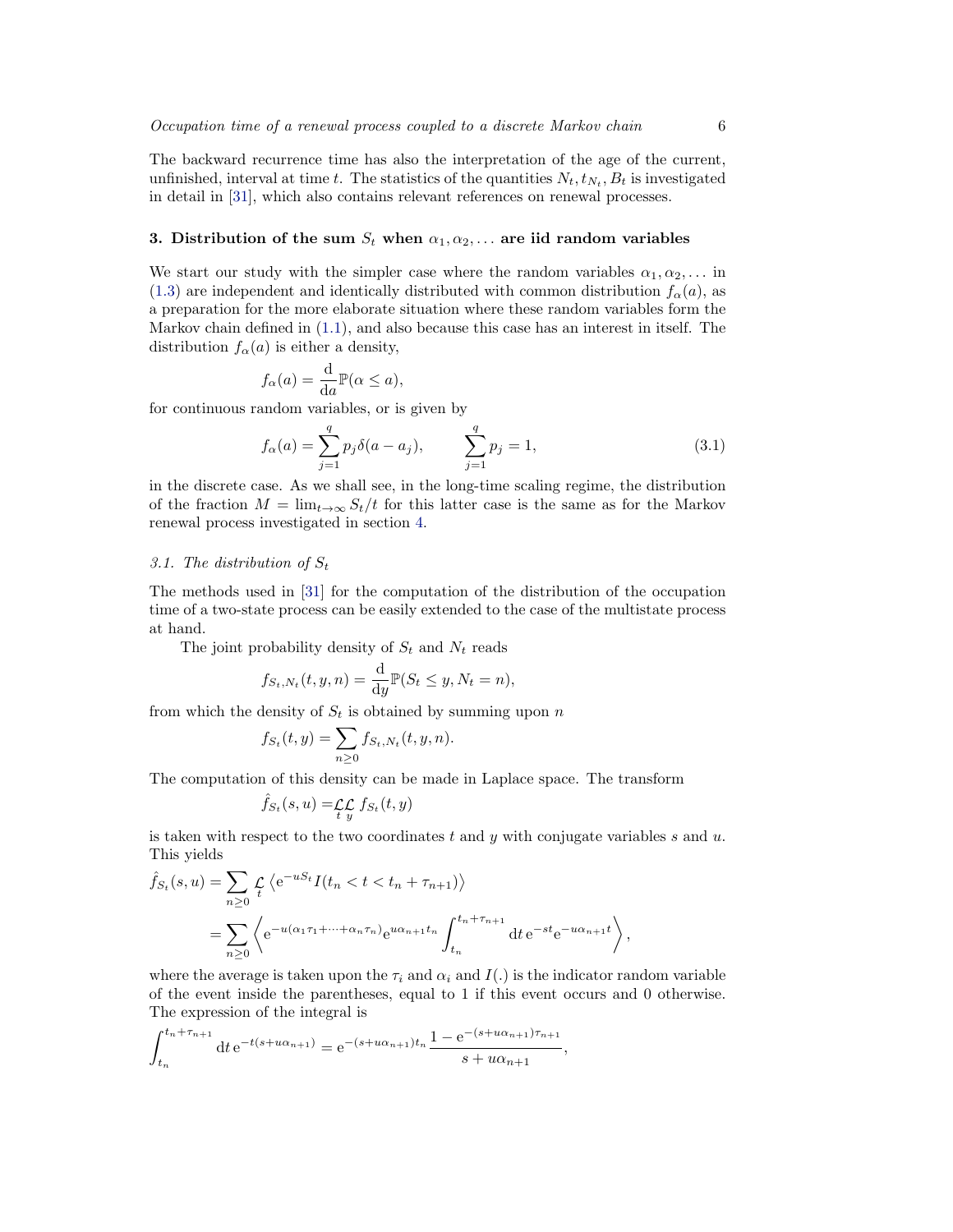thus

$$
\hat{f}_{S_t}(s, u) = \sum_{n \ge 0} \left\langle e^{-u(\alpha_1 \tau_1 + \dots + \alpha_n \tau_n)} e^{-st_n} \frac{1 - e^{-(s + u\alpha_{n+1})\tau_{n+1}}}{s + u\alpha_{n+1}} \right\rangle \tag{3.2}
$$

<span id="page-6-5"></span>
$$
=\sum_{n\geq 0}\left\langle \hat{\rho}(s+u\alpha_1)\dots\hat{\rho}(s+u\alpha_n)\frac{1-\hat{\rho}(s+u\alpha_{n+1})}{s+u\alpha_{n+1}} \right\rangle \tag{3.3}
$$

$$
= \sum_{n\geq 0} \langle \hat{\rho}(s + u\alpha) \rangle^{n} \left\langle \frac{1 - \hat{\rho}(s + u\alpha_{n+1})}{s + u\alpha} \right\rangle,
$$
\n(3.4)

where, in the last two lines, the averages are taken upon the  $\alpha_i$  only.

We thus finally obtain

<span id="page-6-0"></span>
$$
\hat{f}_{S_t}(s, u) = \frac{1}{1 - \langle \hat{\rho}(s + u\alpha) \rangle} \left\langle \frac{1 - \hat{\rho}(s + u\alpha)}{s + u\alpha} \right\rangle, \tag{3.5}
$$

where the averages are taken upon  $\alpha$ . For a generic distribution  $f_{\alpha}(a)$ , we get

$$
\hat{f}_{S_t}(s, u) = \frac{1}{1 - \int da \, f_{\alpha}(a)\hat{\rho}(s + ua)} \int da \, f_{\alpha}(a) \, \frac{1 - \hat{\rho}(s + ua)}{s + ua}, \quad (3.6)
$$

while for the particular case of a discrete distribution (see  $(3.1)$ ),  $(3.5)$  yields

.

<span id="page-6-1"></span>
$$
\hat{f}_{S_t}(s, u) = \frac{1}{1 - \sum_{j=1}^q p_j \hat{\rho}(s + u a_j)} \sum_{j=1}^q p_j \frac{1 - \hat{\rho}(s + u a_j)}{s + u a_j}.
$$
(3.7)

# 3.2. Scaling regime

In the long-time regime where  $s$  and  $u$  are small and comparable, using  $(2.3)$ , the result [\(3.5\)](#page-6-0) yields

<span id="page-6-2"></span>
$$
\hat{f}_{S_t}(s, u) \approx \frac{\langle (s + u\alpha)^{\theta - 1} \rangle}{\langle (s + u\alpha)^{\theta} \rangle} \approx \frac{1}{s} g(\xi), \qquad \xi = \frac{u}{s}, \tag{3.8}
$$

where

$$
g(\xi) = \frac{\langle (1 + \xi \alpha)^{\theta - 1} \rangle}{\langle (1 + \xi \alpha)^{\theta} \rangle}
$$

If  $\alpha$  is a continuous random variable we have

<span id="page-6-3"></span>
$$
g(\xi) = \frac{\int da f_{\alpha}(a)(1+\xi a)^{\theta-1}}{\int da f_{\alpha}(a)(1+\xi a)^{\theta}},
$$
\n(3.9)

while for the discrete case [\(3.7\)](#page-6-1) gives

<span id="page-6-4"></span>
$$
g(\xi) = \frac{\sum_{j} p_j (1 + \xi a_j)^{\theta - 1}}{\sum_{j} p_j (1 + \xi a_j)^{\theta}}.
$$
\n(3.10)

The scaling behaviour [\(3.8\)](#page-6-2) entails the following properties (see Appendix B of [\[31\]](#page-16-11) for more details). First,  $S_t/t$  possesses a limiting distribution given by

$$
f_M(x) = \lim_{t \to \infty} f_{S_t/t}(t, x), \qquad x = \frac{y}{t}.
$$

Hence

$$
\hat{f}_{S_t}(s, u) = \int_0^\infty dt \, e^{-st} \langle e^{-uS_t} \rangle = \int_0^\infty dt \, e^{-st} \langle e^{-utM} \rangle = \left\langle \frac{1}{s + uM} \right\rangle,
$$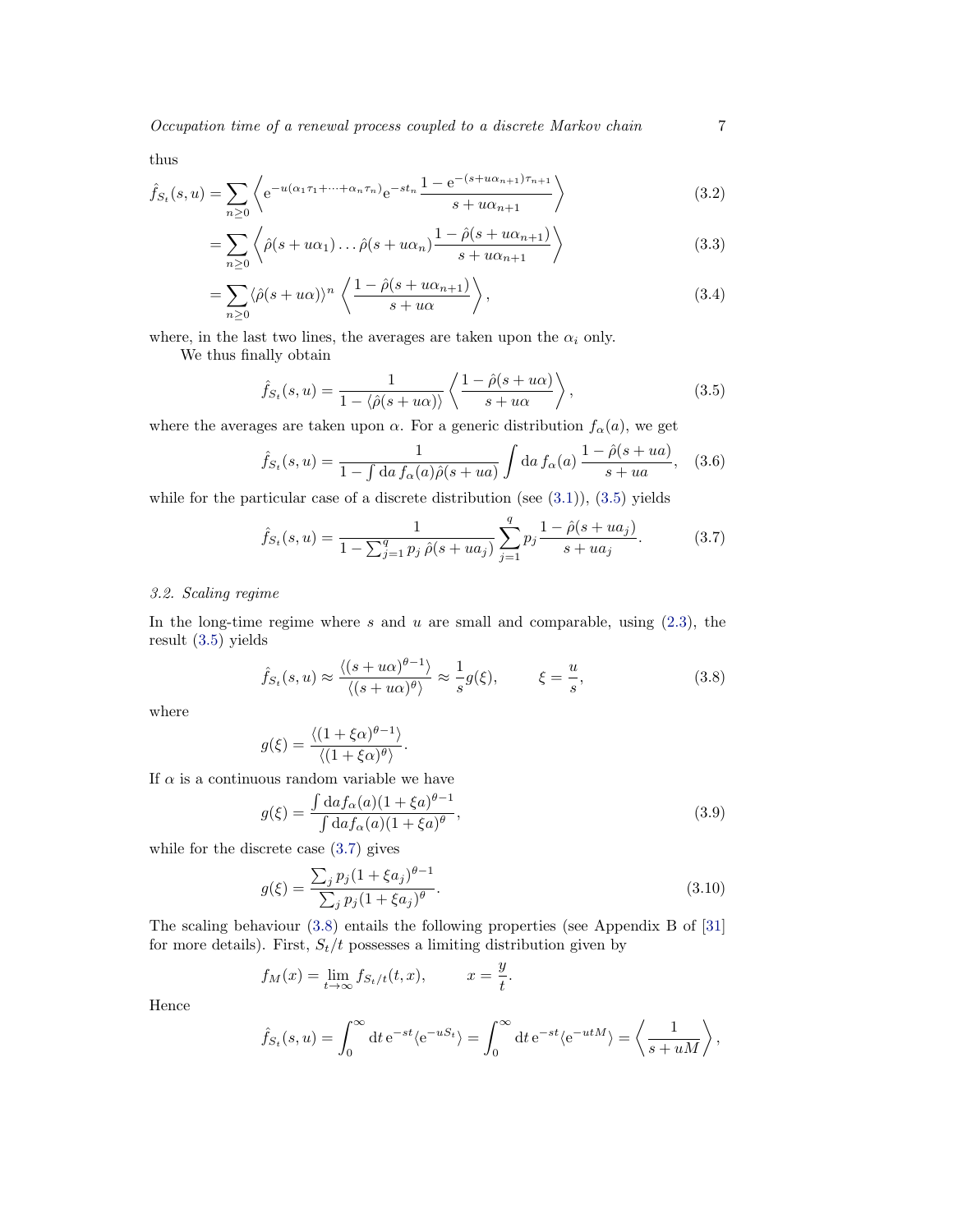so that

<span id="page-7-2"></span>
$$
g(\xi) = \left\langle \frac{1}{1 + \xi M} \right\rangle = \int_0^\infty dx \, \frac{f_M(x)}{1 + \xi x}.\tag{3.11}
$$

This can be inverted as[§](#page-7-1)

$$
f_M(x) = -\frac{1}{\pi x} \lim_{\epsilon \to 0} \text{Im } g\left(-\frac{1}{x + i\epsilon}\right).
$$

Furthermore, the moments of M can be obtained, when they exist, by expanding  $g(\xi)$ as a Taylor series, since [\(3.11\)](#page-7-2) implies that

<span id="page-7-6"></span>
$$
g(\xi) = \sum_{k \ge 0} (-\xi)^k \left\langle M^k \right\rangle. \tag{3.12}
$$

We shall come back to the moments of  $M$  in section [5.](#page-10-0)

In the continuous case, the result is

<span id="page-7-3"></span>
$$
f_M(x) = \frac{\sin \pi \theta}{\pi} \frac{I_{\theta-1}^{\le}(x)I_{\theta}^{\ge}(x) + I_{\theta}^{\le}(x)I_{\theta-1}^{\ge}(x)}{I_{\theta}^{\le}(x)^2 + I_{\theta}^{\ge}(x)^2 + 2I_{\theta}^{\le}(x)I_{\theta}^{\ge}(x)\cos \pi \theta},
$$
(3.13)

with

<span id="page-7-5"></span>
$$
I_{\theta}^{<}(x) = \int_{-\infty}^{x} da (x-a)^{\theta} f_{\alpha}(a), \quad I_{\theta}^{>}(x) = \int_{x}^{\infty} da (a-x)^{\theta} f_{\alpha}(a). (3.14)
$$

In the discrete case (see [\(3.1\)](#page-5-0)) we have in each sector  $a_i < x < a_{i+1}$ ,

<span id="page-7-4"></span>
$$
I_{\theta}^{<}(x) = \sum_{j \leq i} p_j (x - a_j)^{\theta}, \qquad I_{\theta}^{>}(x) = \sum_{j > i} p_j (a_j - x)^{\theta}, \qquad (3.15)
$$

which results in the expression for  $f_M(x)$  given by [\(1.5\)](#page-3-2), up to the replacement of  $\pi_j$ by  $p_j$ .

Similar results can be found in [\[42,](#page-16-22) [43,](#page-16-23) [44\]](#page-16-24) (see section [6\)](#page-13-0).

# 3.3. Examples

Let us take, as a first example, the case where  $f_{\alpha}$  is discrete (see [\(3.1\)](#page-5-0)), with  $q = 2$ , and  $p_1 = p_2 = 1/2$ . Then, if  $a_1 < x < a_2$ , [\(3.13\)](#page-7-3) and [\(3.15\)](#page-7-4) yield

$$
f_M(x) = \frac{(a_2 - a_1)\sin \pi \theta}{\pi} \frac{(x - a_1)^{\theta - 1}(a_2 - x)^{\theta - 1}}{(x - a_1)^{2\theta} + (a_2 - x)^{2\theta} + 2\cos \pi \theta (x - a_1)^{\theta} (a_2 - x)^{\theta}},
$$
\n(3.16)

and  $f_M(x) = 0$  otherwise, which is the law found by Lamperti [\[6\]](#page-15-5). This function has a power-law singularity with negative exponent at both ends,  $x \to a_j$   $(j = 1, 2)$ ,

<span id="page-7-7"></span><span id="page-7-0"></span>
$$
f_M(x) \approx \frac{\sin \pi \theta}{\pi (a_2 - a_1)^{\theta}} |x - a_j|^{\theta - 1}.
$$
\n(3.17)

,

It is U-shaped, as the arcsine law,

$$
f_M(x) = \frac{1}{\pi \sqrt{(a_2 - x)(x - a_1)}}
$$

<span id="page-7-1"></span>§ Setting  $\xi = 1/y$  in [\(3.11\)](#page-7-2) yields

$$
h(y) = \frac{1}{y} g\left(\frac{1}{y}\right) = \int_0^\infty dx \, \frac{f_M(x)}{x+y},
$$

showing that  $h(y)$  is the Stieltjes transform of  $f_M(x)$  [\[56\]](#page-17-2).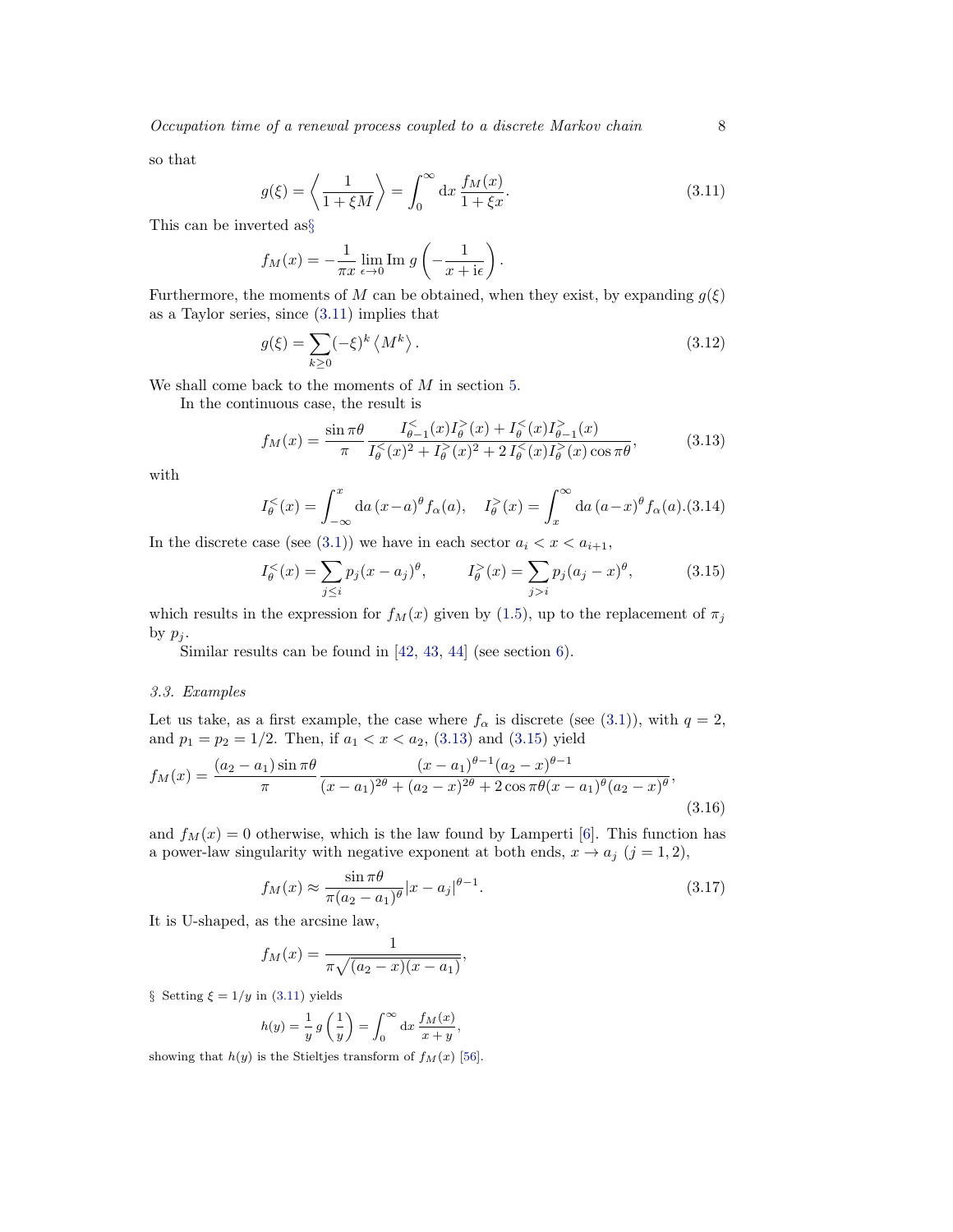to which it reduces when  $\theta = 1/2$ , as long as  $\theta < \theta_c = 0.594612...$ , while a local maximum appears at  $x = (a_1 + a_2)/2$  when  $\theta > \theta_c$  [\[19,](#page-15-18) [31\]](#page-16-11).

As a second example, let the random variable  $\alpha$  be uniform between  $-1$  and 1. Then, by  $(3.14)$ , we have

<span id="page-8-1"></span>
$$
I_{\theta}^{<}(x) = I_{\theta}^{>}(-x) = \frac{(1+x)^{\theta}}{2(1+\theta)},
$$

and therefore, if  $-1 < x < 1$ , [\(3.13\)](#page-7-3) implies

$$
f_M(x) = \frac{2(1+\theta)\sin\pi\theta}{\pi\theta} \frac{(1-x^2)^{\theta}}{(1-x)^{2(1+\theta)} + (1+x)^{2(1+\theta)} + 2\cos\pi\theta(1-x^2)^{(1+\theta)}},
$$
(3.18)

and  $f_M(x) = 0$  otherwise. This function vanishes as a power-law at both ends,  $x \to \pm 1$ , with a positive exponent

$$
f_M(x) \approx \frac{(1+\theta)\sin \pi \theta}{2^{1+\theta}\pi \theta} (1 \mp x)^{\theta},
$$

and is always maximum at  $x = 0$ . Note that [\(3.18\)](#page-8-1) reduces to the arcsine law for  $\theta = -1/2.$ 

Finally, it is easy to see on both expressions [\(3.16\)](#page-7-0) and [\(3.18\)](#page-8-1) that  $f_M(x) \to f_\alpha(x)$ for  $\theta \to 0$  (complete absence of self-averaging), and that, when  $\theta \to 1$ ,  $f_M(x)$  becomes a  $\delta$  function centered at  $\langle \alpha \rangle$ , that is, at  $(a_2 + a_1)/2$  for the former and at 0 for the latter (ergodicity). The same holds true for the general expressions [\(1.5\)](#page-3-2) and [\(3.13\)](#page-7-3), as can be seen on  $(3.9)$  and  $(3.10)$ . We shall come back to these limits and their interpretations in section [5](#page-10-0) (see also [\[6,](#page-15-5) [16,](#page-15-15) [17,](#page-15-16) [19,](#page-15-18) [31,](#page-16-11) [42,](#page-16-22) [43\]](#page-16-23)).

## <span id="page-8-0"></span>4. Distribution of the sum  $S_t$  for a Markov renewal process

We now assume the Markov chain to be irreducible with the associated stationary probability measure  $\langle \pi | = (\pi_1, \ldots, \pi_q)$  satisfying

$$
\langle \pi | = \langle \pi | \mathbf{P}, \quad \sum_{i=1}^{q} \pi_i = 1. \tag{4.1}
$$

The main results of this section are, first, the exact expression [\(4.5\)](#page-9-0) of the distribution  $f_{S_t}$  of the sum  $S_t$  in Laplace space, and secondly the scaling form [\(4.7\)](#page-10-1) which leads to the limiting distribution  $(1.5)$  of the rescaled variable M in real space. This latter expression is the same as that founded for the iid case in section [3,](#page-5-1) up to the replacement of  $\pi_j$  by  $p_j$ . The difference between the Markov renewal process and the iid case is that the stationary distribution  $(\pi_1, \ldots, \pi_q)$  is generated dynamically for the former, while the weights  $p_i$  are given a priori for the latter.

# 4.1. The distribution of the sum  $S_t$

We start again from [\(3.3\)](#page-6-5)

<span id="page-8-2"></span>
$$
\hat{f}_{S_t}(s, u) = \sum_{n \ge 0} \left\langle \hat{\rho}(s + u\alpha_1) \dots \hat{\rho}(s + u\alpha_n) \frac{1 - \hat{\rho}(s + u\alpha_{n+1})}{s + u\alpha_{n+1}} \right\rangle, \tag{4.2}
$$

where now the average is upon the configurations  $\{\alpha_1, \alpha_2, \dots, \alpha_{n+1}\}\$  of the chain. A realisation of such a configuration, with  $N_t = n$  fixed, is given by the sequence of values

$$
a_{j_1}, a_{j_2}, \dots, a_{j_{n+1}}, \tag{4.3}
$$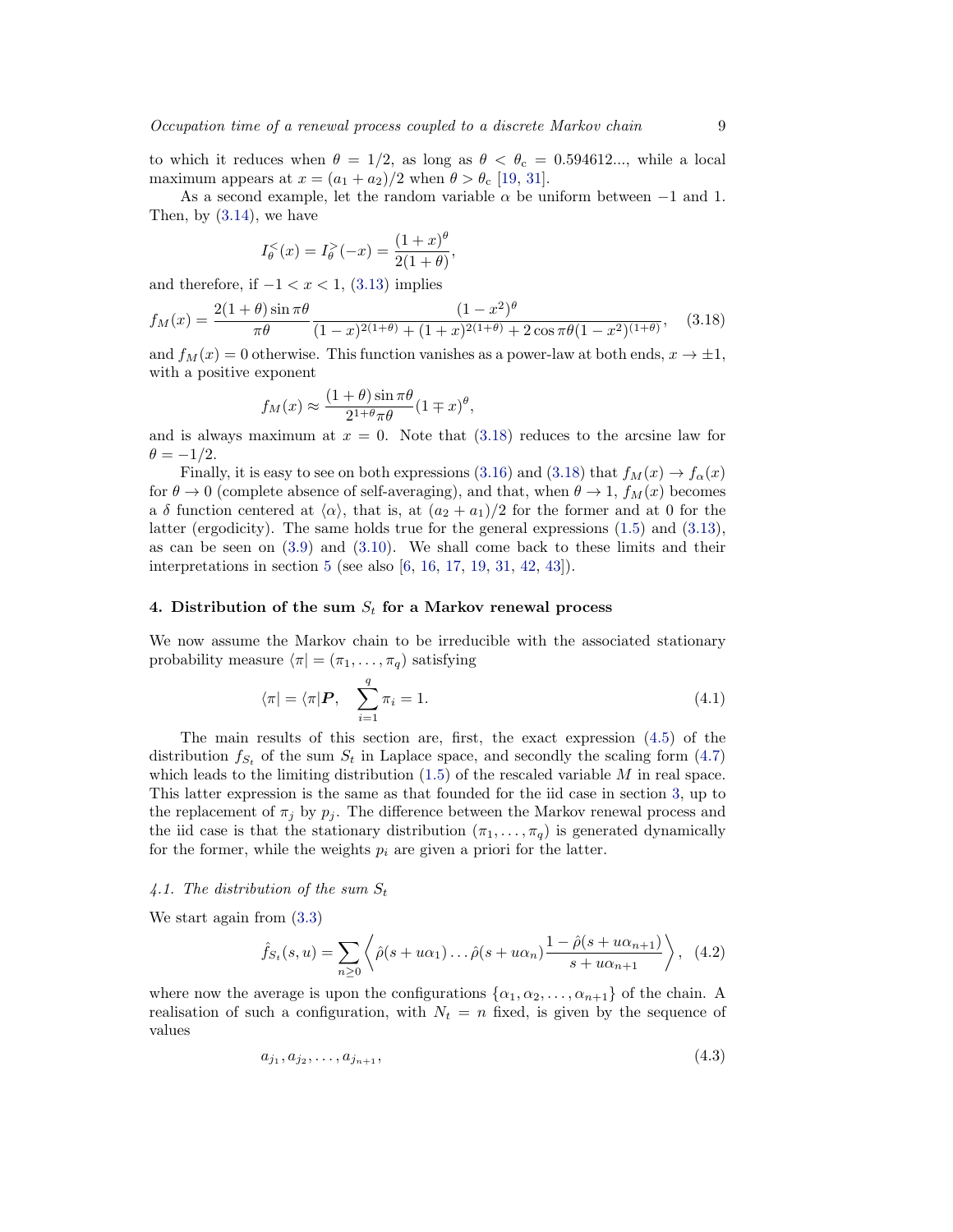where each of the indices  $j_1, j_2, \ldots$  takes the values  $1, \ldots, q$ . Let  $x_j$  and  $y_j$  denote the quantities appearing in [\(3.7\)](#page-6-1)

$$
x_j = \hat{\rho}(s + ua_j), \qquad y_j = \frac{1 - \hat{\rho}(s + ua_j)}{s + ua_j}.
$$

We also denote by  $Q_{j_1} = \mathbb{P}(\alpha_1 = a_{j_1})$  the probability that the first value taken by  $\alpha$ be  $a_{j_1}$ .

Now [\(4.2\)](#page-8-2) entails

$$
\hat{f}_{S_t}(s, u) = \sum_{n \geq 0} \sum_{j_1, \dots, j_{n+1}} Q_{j_1} x_{j_1} P_{j_1, j_2} x_{j_2} P_{j_2, j_3} \dots x_{j_n} P_{j_n, j_{n+1}} y_{j_{n+1}},
$$

or, with matrix notations,

$$
\hat{f}_{S_t}(s, u) = \sum_{n \geq 0} \sum_{j_1, \dots, j_{n+1}} Q_{j_1} \, \mathbf{X}_{j_1, j_1} \mathbf{P}_{j_1, j_2} \, \mathbf{X}_{j_2, j_2} \mathbf{P}_{j_2, j_3} \dots \mathbf{X}_{j_n, j_n} \mathbf{P}_{j_n, j_{n+1}} \, \mathbf{Y}_{j_{n+1}, j_{n+1}},
$$

where we have introduced the diagonal matrices  $X$  et  $Y$ ,

<span id="page-9-1"></span>
$$
\mathbf{X} = \text{diag}(x_1,\ldots,x_q), \qquad \mathbf{Y} = \text{diag}(y_1,\ldots,y_q).
$$

So

$$
\hat{f}_{S_t}(s, u) = \sum_{n \ge 0} \sum_{j_1, j_{n+1}} Q_{j_1} (\boldsymbol{X} \boldsymbol{P})_{j_1, j_{n+1}}^n \boldsymbol{Y}_{j_{n+1}, j_{n+1}} = \sum_{n \ge 0} \langle Q | (\boldsymbol{X} \boldsymbol{P})^n \boldsymbol{Y} | R \rangle, \tag{4.4}
$$

with

$$
|R\rangle = \begin{pmatrix} 1 \\ 1 \\ \vdots \end{pmatrix}, \qquad \langle Q| = (Q_1, \dots, Q_q),
$$

so that  $\langle Q|R \rangle = 1$ . Equation [\(4.4\)](#page-9-1) finally leads to the key result

<span id="page-9-0"></span>
$$
\hat{f}_{S_t}(s, u) = \langle Q | (\mathbf{1} - \mathbf{X} \mathbf{P})^{-1} \mathbf{Y} | R \rangle.
$$
\n(4.5)

For  $u = 0$ , this expression yields

$$
\hat{f}_{S_t}(s,0) = \frac{1 - \hat{\rho}(s)}{s} \langle Q | (1 - \hat{\rho}(s)P)^{-1} | R \rangle = \frac{1}{s},
$$

showing that  $f_{S_t}$  is well normalised.

# 4.2. Scaling regime

In the long-time regime where  $s$  and  $u$  are small and comparable, using again  $(2.3)$ , we have

$$
\boldsymbol{X} \approx \boldsymbol{1} - A s^{\theta} \boldsymbol{D}_{\theta},
$$

with

$$
D_{\theta} = \text{diag}((1 + \xi a_1)^{\theta}, \dots, (1 + \xi a_q)^{\theta}).
$$

Likewise

$$
\boldsymbol{Y} \approx A s^{\theta - 1} \boldsymbol{D}_{\theta - 1}.
$$

The matrix  $P$  is dominated by the Perron-Frobenius eigenvalue 1, hence the matrix  $(1 - \mathbf{X}P)^{-1}$  becomes singular when  $s \to 0$ . The final result reads

<span id="page-9-2"></span>
$$
\hat{f}_{S_t}(s, u) = \langle Q | (\mathbf{1} - \mathbf{X} \mathbf{P})^{-1} \mathbf{Y} | R \rangle \approx \frac{1}{s} \frac{\langle \pi | \mathbf{D}_{\theta-1} | R \rangle}{\langle \pi | \mathbf{D}_{\theta} | R \rangle} = \frac{1}{s} g(\xi), \qquad (4.6)
$$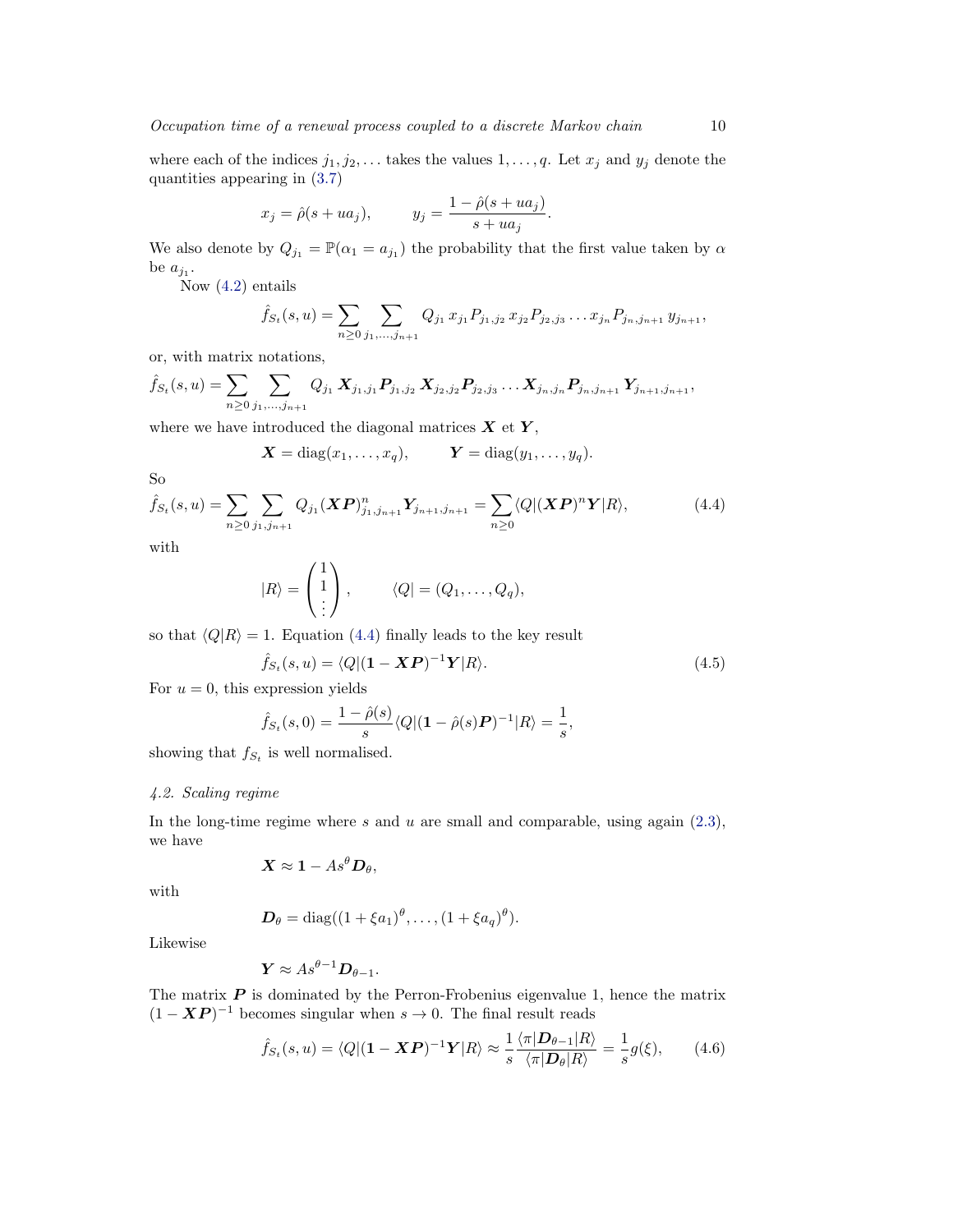where

<span id="page-10-1"></span>
$$
g(\xi) = \frac{\sum_{j} \pi_j (1 + \xi a_j)^{\theta - 1}}{\sum_{j} \pi_j (1 + \xi a_j)^{\theta}},
$$
\n(4.7)

as we now show.

We write

$$
1 - XP \approx 1 - (1 - As^{\theta}D_{\theta})P \approx 1 - P + As^{\theta}D_{\theta}P.
$$

The matrix  $T = 1 - P$  has a zero eigenvalue, with associated (right and left) eigenvectors

$$
|R\rangle, \qquad \langle L|=(\pi_1,\pi_2,\ldots)=\langle \pi|,
$$

i.e.,

$$
T|R\rangle = 0 \qquad \langle L|T = 0.
$$

For a generic matrix  $G$ , it is known that,  $\epsilon$  being a small parameter,

<span id="page-10-2"></span>
$$
(\boldsymbol{T} + \epsilon \boldsymbol{G})^{-1} \approx \frac{1}{\epsilon} \frac{|R\rangle\langle L|}{\langle L|G|R\rangle}.
$$
\n(4.8)

Here, using [\(4.8\)](#page-10-2), we get

$$
(\boldsymbol{T} + A s^{\theta} \boldsymbol{D}_{\theta} \boldsymbol{P})^{-1} = \frac{1}{A s^{\theta}} \frac{|R\rangle\langle L|}{\langle L| \boldsymbol{D}_{\theta} \boldsymbol{P} |R\rangle} = \frac{1}{A s^{\theta}} \frac{|R\rangle\langle L|}{\langle L| \boldsymbol{D}_{\theta} |R\rangle},
$$

since  $P|R\rangle = |R\rangle$ . Thus

$$
\langle Q| (1 - \mathbf{X} \mathbf{P})^{-1} \mathbf{Y} | R \rangle \approx \langle Q | R \rangle \frac{1}{s} \frac{\langle L | \mathbf{D}_{\theta-1} | R \rangle}{\langle L | \mathbf{D}_{\theta} | R \rangle} = \frac{1}{s} \frac{\langle \pi | \mathbf{D}_{\theta-1} | R \rangle}{\langle \pi | \mathbf{D}_{\theta} | R \rangle},
$$

which is  $(4.6)$ .

Coming back to  $(4.7)$  we recognise the expression  $(3.10)$  found previously, up to the replacement of  $p_j$  by  $\pi_j$ , the stationary distribution. As a consequence, the result for the distribution of the mean  $M = \lim_{t\to\infty} S_t/t$  is the same as before (up to the replacement of  $p_j$  by  $\pi_j$ ), i.e., it is given by [\(3.13\)](#page-7-3) and [\(3.15\)](#page-7-4), resulting in [\(1.5\)](#page-3-2). The rationale behind this result is that the chain visits a great many times all accessible states. Of course, as we shall see shortly, finite-time behaviours are different for the iid situation of section [3](#page-5-1) and for the Markov case of the present section.

# <span id="page-10-0"></span>5. Moments

#### 5.1. Moments in the long-time regime

The moments of the mean  $M$  can be obtained from  $(4.7)$ , as mentioned above (see [\(3.12\)](#page-7-6)). For instance, the first three moments read

<span id="page-10-3"></span>
$$
\langle M \rangle = \langle \alpha \rangle, \qquad \langle M^2 \rangle = \theta \langle \alpha \rangle^2 + (1 - \theta) \langle \alpha^2 \rangle, \langle M^3 \rangle = \theta^2 \langle \alpha \rangle^3 + \frac{3}{2} \theta (1 - \theta) \langle \alpha \rangle \langle \alpha^2 \rangle + \frac{(1 - \theta)(2 - \theta)}{2} \langle \alpha^3 \rangle.
$$
\n(5.1)

These results manifest the absence of self-averaging of the process as long as  $\theta < 1$ . When  $\theta \to 0$ , M identifies to  $\alpha$  (complete absence of self-averaging). For  $\theta = 1$ , the moments of M are given by powers of  $\langle \alpha \rangle$ , namely  $\langle M^k \rangle = \langle \alpha \rangle^k$ . More generally,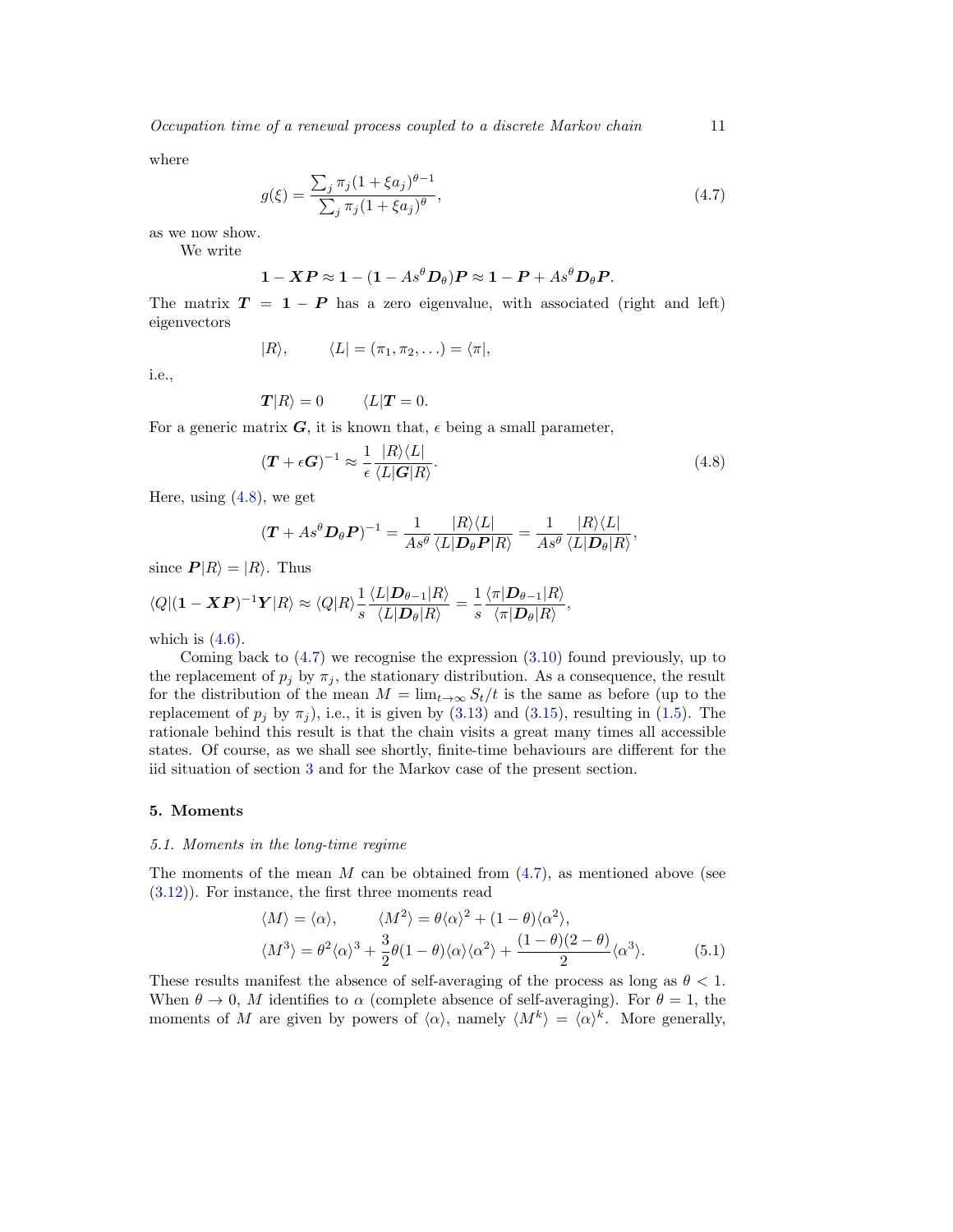if  $\theta \geq 1$ , the system becomes ergodic in the limit of long times, i.e., the limiting distribution  $f_M(x)$  is peaked around  $\langle \alpha \rangle$ , so

$$
M = \lim_{t \to \infty} \frac{1}{t} \int_0^t du \,\alpha(u) = \langle \alpha \rangle,
$$

i.e., the mean is identical to the average (see [\[42,](#page-16-22) [43\]](#page-16-23) for similar considerations). For  $1 \leq \theta < 2$ , for long but finite times, even though the distribution of  $S_t/t$  becomes narrow, the fluctuations of  $S_t$  are anomalous. Finally, for  $\theta \geq 2$  they are normal and grow as  $t^{1/2}$ . This phenomenon is analysed in detail in [\[31\]](#page-16-11) for the case of two states. The present situation of a multistate Markov chain does not change this picture.

#### 5.2. Finite-time corrections

Coming back to the case where  $\theta < 1$ , an interesting consequence of the analyses of sections [3](#page-5-1) and [4](#page-8-0) is the possibility of computing the finite-time corrections to the asymptotic formulas [\(5.1\)](#page-10-3), that is, in other words, of answering the question of how fast the fraction  $M_t$  converges to its limit  $M$ , both for the iid case and for the Markov renewal process. As we shall see, this convergence is quite slow, and different for the two processes.

We start from the exact expressions of  $\hat{f}_{S_t}(s, u)$  given respectively by [\(3.5\)](#page-6-0) for the iid case and by [\(4.5\)](#page-9-0) for the Markov renewal case.

For the iid case, taking the derivative of  $(3.5)$  with respect to u and setting  $u = 0$ , we have

$$
\mathop{\mathcal{L}}\limits_t \left\langle S_t \right\rangle = \frac{\langle \alpha \rangle}{s^2},
$$

yielding the identity, holding for any finite time  $t$ ,

<span id="page-11-0"></span>
$$
\frac{\langle S_t \rangle}{t} = \langle \alpha \rangle,\tag{5.2}
$$

which is in line with the result given in [\(5.1\)](#page-10-3) for  $\langle M \rangle$ . This identity can also be simply obtained by noting that

$$
\langle S_t \rangle = \int_0^t \mathrm{d}u \, \langle \alpha(u) \rangle = \langle \alpha \rangle (\tau_1 + \dots + \tau_{N_t} + B_t) = \langle \alpha \rangle t.
$$

For the Markov renewal process, the identity [\(5.2\)](#page-11-0) no longer holds. We have instead

<span id="page-11-2"></span>
$$
\frac{\langle S_t \rangle}{t} \approx \langle \alpha \rangle + b t^{-\theta},\tag{5.3}
$$

where the amplitude  $b$  of the correction is given by  $(5.6)$  below, as we now show. We take the derivative of  $(4.5)$  with respect to u and set  $u = 0$ , to obtain, after some algebra,

<span id="page-11-1"></span>
$$
\mathcal{L}_{t} \langle S_{t} \rangle = \frac{1 - \hat{\rho}(s)}{s^{2}} \langle Q | (1 - \hat{\rho}(s)P)^{-1} A | R \rangle, \tag{5.4}
$$

where

$$
\mathbf{A} = \mathrm{diag}(a_1, \ldots, a_q).
$$

Using the spectral decomposition of the matrix  $P$ , with eigenvalues  $\lambda_i$  and right and left eigenvectors  $|R_i\rangle$  and  $\langle L_i|$ ,

$$
P = \sum_{i=1}^{q} \frac{|R_i\rangle\langle L_i|}{\langle L_i|R_i\rangle}\lambda_i,
$$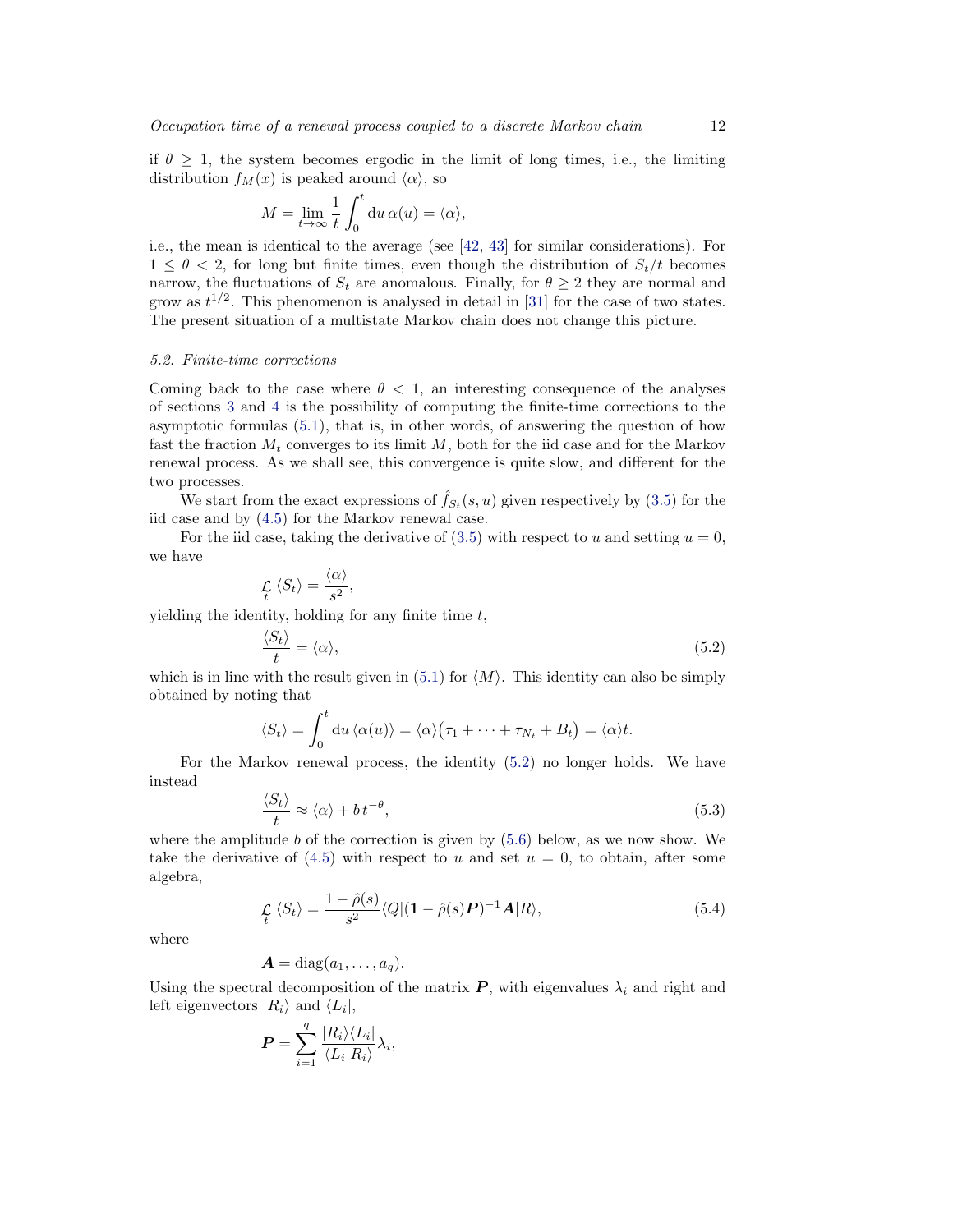we obtain

$$
(\mathbf{1} - \hat{\rho}(s)\mathbf{P})^{-1} = \sum_{i=1}^{q} \frac{1}{1 - \hat{\rho}(s)\lambda_i} \frac{|R_i\rangle\langle L_i|}{\langle L_i|R_i\rangle}.
$$

In the right side of this equation, the term coming from the Perron eigenvalue  $\lambda_1 = 1$ plays a distinct role, so we rewrite it as

$$
(\mathbf{1} - \hat{\rho}(s)\mathbf{P})^{-1} = \frac{1}{1 - \hat{\rho}(s)} \frac{|R\rangle\langle L|}{\langle L|R\rangle} + \sum_{i=2}^{q} \frac{1}{1 - \hat{\rho}(s)\lambda_i} \frac{|R_i\rangle\langle L_i|}{\langle L_i|R_i\rangle},
$$

leading to the exact result, which is a more explicit expression of [\(5.4\)](#page-11-1),

<span id="page-12-1"></span>
$$
\mathcal{L}_{t} \langle S_{t} \rangle = \frac{\langle \alpha \rangle}{s^{2}} + \frac{1 - \hat{\rho}(s)}{s^{2}} \sum_{i=2}^{q} \frac{1}{1 - \hat{\rho}(s) \lambda_{i}} \frac{\langle Q | R_{i} \rangle \langle L_{i} | A | R \rangle}{\langle L_{i} | R_{i} \rangle}.
$$
(5.5)

The first order correction is given by

$$
\mathcal{L}_{t} \langle S_{t} \rangle \approx \frac{\langle \alpha \rangle}{s^{2}} + As^{\theta-2} \sum_{i=2}^{q} \frac{1}{1 - \lambda_{i}} \frac{\langle Q | R_{i} \rangle \langle L_{i} | A | R \rangle}{\langle L_{i} | R_{i} \rangle},
$$

which, by inversion, yields [\(5.3\)](#page-11-2) with

<span id="page-12-0"></span>
$$
b = \frac{c}{\theta(1-\theta)} \sum_{i=2}^{q} \frac{1}{1-\lambda_i} \frac{\langle Q | R_i \rangle \langle L_i | A | R \rangle}{\langle L_i | R_i \rangle},\tag{5.6}
$$

where c is the tail coefficient of  $\rho(\tau)$  (see [\(2.2\)](#page-3-0)).

These computations can in principle be extended to higher moments  $\langle (S_t/t)^k \rangle$ . While they are easy for the iid case, they become increasingly more difficult for the Markov renewal process. In any event, the finite-time corrections are again different for these two cases.

We illustrate this study by the case of a symmetric simple random walk on  $q = 4$ sites, with reflecting boundary conditions. The stationary probabilities of this Markov chain are  $(\pi_1 = 1/6, \pi_2 = 1/3, \pi_3 = 1/3, \pi_4 = 1/6)$ . The random variable  $\alpha$  of interest is the position of the walker, which takes the values  $a_j = j$   $(j = 1, ..., 4)$ . With these values, the mean position of the walker is  $\langle \alpha \rangle = 5/2$  and the correction amplitude b obtained from [\(5.6\)](#page-12-0) reads

$$
b = \frac{c}{\theta(1-\theta)} \left\{ -\frac{11}{4}, -\frac{5}{4}, \frac{5}{4}, \frac{11}{4} \right\},\,
$$

according to whether the walker starts at 1, 2, 3, 4, respectively.

Figures [2](#page-13-1) and [3](#page-14-0) depict a numerical study of this process. The random time intervals  $\tau$  are drawn from the distribution  $\rho(\tau) = \theta/\tau^{1+\theta}$  for  $\tau \geq 1$ , with tail coefficient  $c = \theta$ , corresponding to taking  $\tau = U^{-1/\theta}$ , where U is uniform between 0 and 1. We choose  $\theta = 3/4$ , yielding  $b = \{-11, -5, 5, 11\}$ , according to the initial position of the walker. In figure [2,](#page-13-1) the agreement between the simulation points (dots) and the data coming from a numerical inversion of the exact expressions [\(5.4\)](#page-11-1) or [\(5.5\)](#page-12-1) of  $f_{S_t}$  in Laplace space (solid lines) is excellent. In figure [3,](#page-14-0) the convergence to the predicted amplitude  $b = -5$ , for a walker starting at  $j = 2$ , is demonstrated by plotting the straight line  $y = 5 - 15x/4$ , together with

<span id="page-12-2"></span>
$$
\left(\frac{5}{2} - \frac{\langle S_t \rangle}{t}\right)t^{\theta} \approx 5 - \frac{15}{4}t^{\theta - 1},\tag{5.7}
$$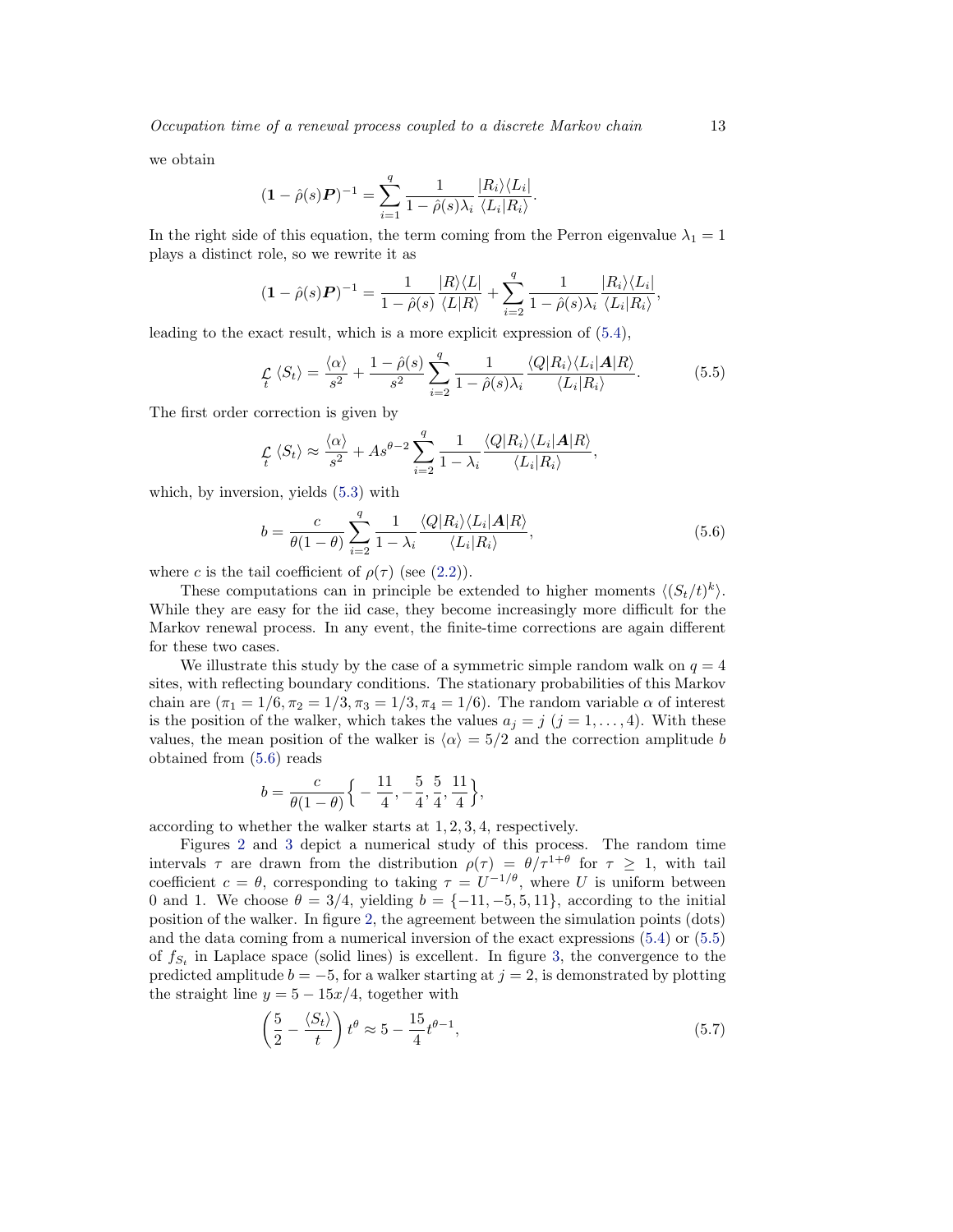against  $t^{\theta-1}$ . Equation [\(5.7\)](#page-12-2) stems from the estimate

<span id="page-13-2"></span>
$$
\frac{\langle S_t \rangle}{t} \approx \frac{5}{2} - \frac{5}{t^{\theta}} + \frac{15}{4t},\tag{5.8}
$$

obtained by expanding [\(5.5\)](#page-12-1) at second order. The data were obtained by a numerical inversion of the exact expressions [\(5.4\)](#page-11-1) or [\(5.5\)](#page-12-1) of  $f_{S_t}$  in Laplace space up to time  $10<sup>5</sup>$ . The agreement of these finite-time data with the theoretical prediction  $(5.8)$  is convincing.

Choosing a stable law for the distribution  $\rho(\tau)$ , with same tail parameter c as above, would yield the same results, as can be seen on [\(5.5\)](#page-12-1) and [\(5.6\)](#page-12-0). In contrast, higher moments of  $S_t$  depend on the details of the distribution  $\rho(\tau)$ .

Finally, figure [4](#page-14-1) depicts the stationary distribution  $f_M(x)$  (see [\(1.5\)](#page-3-2)) for this simple random walk. This function has power-law singularities with negative exponent  $\theta - 1$  at each integer, i.e., when  $x \to j$   $(j = 1, ..., 4)$ , similarly to [\(3.17\)](#page-7-7).



<span id="page-13-1"></span>Figure 2. Plot of  $\langle S_t \rangle / t$  against time t for the four starting points 1, 2, 3, 4 of a simple random walker on  $q = 4$  sites, with reflecting boundary conditions. Dots: simulation points, solid lines: numerical inversion of the exact Laplace transforms [\(5.4\)](#page-11-1) or [\(5.5\)](#page-12-1). See text for details on  $\rho(\tau)$ . Here  $\theta = 3/4$ .

# <span id="page-13-0"></span>6. Discussion

The present work is part of the ongoing studies on the generalisations of the law of Lamperti for the occupation time of a two-state Markov process [\[6\]](#page-15-5). Reviews in the mathematical literature of this topic can be found in [\[3,](#page-15-2) [10\]](#page-15-9). The purpose of the present work was to extend this law to the specific case of a multistate semi-Markov process. While completing this paper, we became aware of the existence of closely related works, with similar results [\[44,](#page-16-24) [9,](#page-15-8) [42,](#page-16-22) [43\]](#page-16-23). These studies are variations around the same theme, with differences, as we now comment.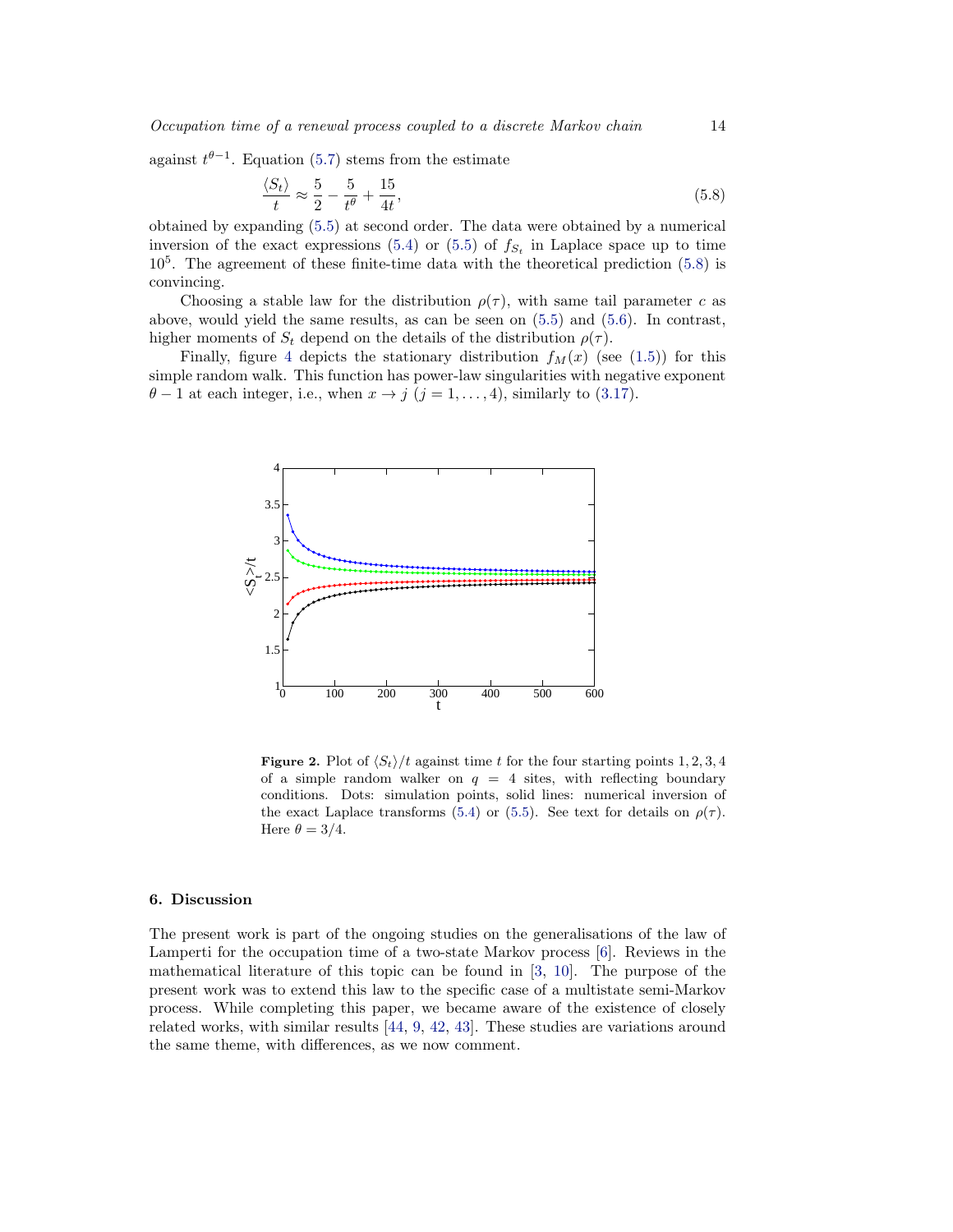

<span id="page-14-0"></span>Figure 3. Check of the theoretical prediction of the corrections to scaling [\(5.8\)](#page-13-2). Dots: left side of [\(5.7\)](#page-12-2) against  $t^{-1/4}$ , obtained by a numerical inversion of the exact Laplace transforms [\(5.4\)](#page-11-1) or [\(5.5\)](#page-12-1). Solid line: straight line  $y = 5 - 15x/4$ .



<span id="page-14-1"></span>Figure 4. Stationary distribution  $f_M(x)$  (see [\(1.5\)](#page-3-2)) for the simple random walk on  $q = 4$  sites with reflecting boundary conditions. This function has power-law singularities with negative exponent  $\theta - 1$  at each integer  $j = 1, \ldots, 4 \ (\theta = 3/4).$ 

Reference [\[44\]](#page-16-24) investigates the Walsh process of index  $\theta$ , defined as follows. Consider q half-lines  $H_j$ ,  $j = 1, 2, ..., q$ , with a common endpoint at zero, and a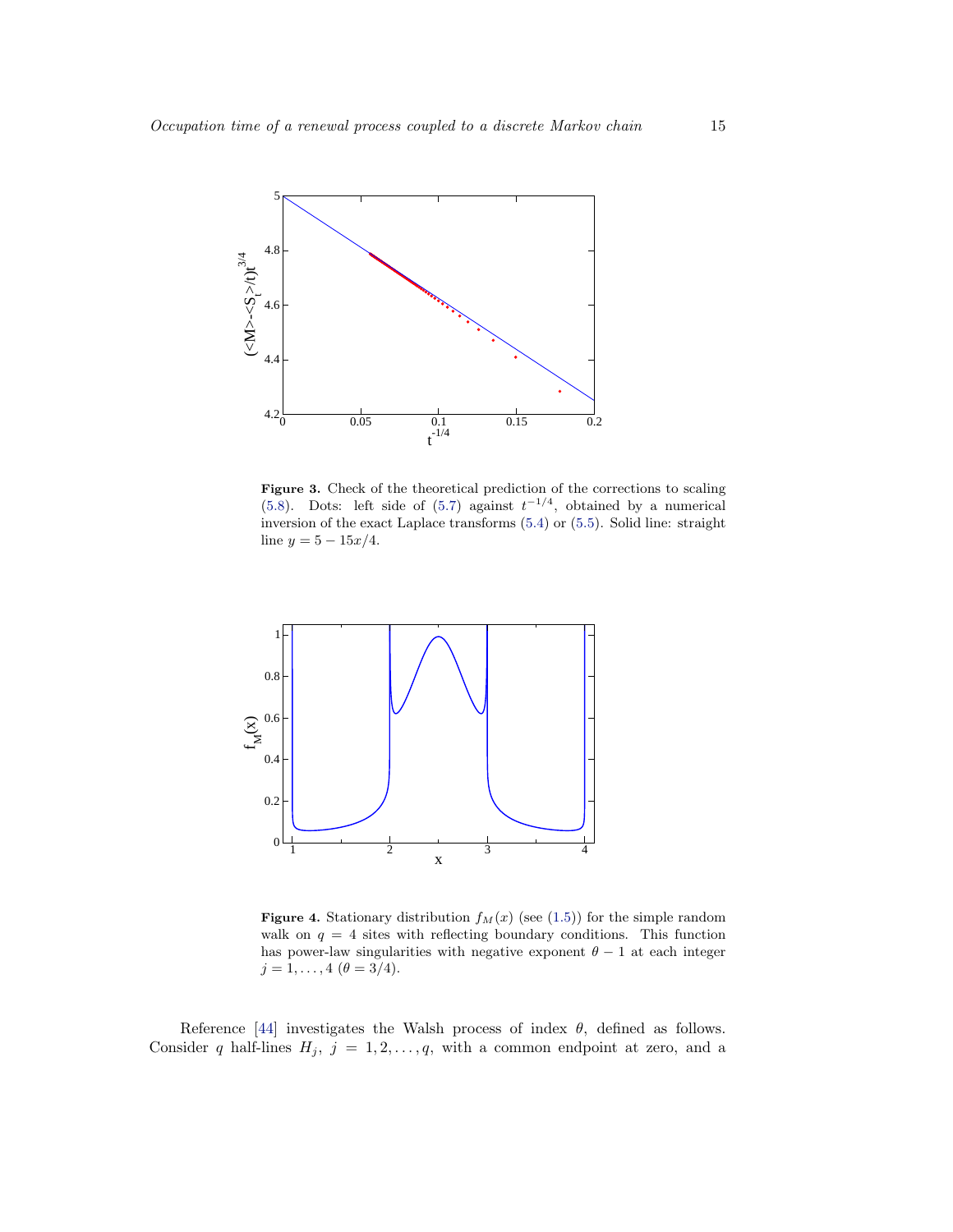Bessel process (or radial Brownian motion) of dimension  $2(1 - \theta)$  on these half-lines. When this process arrives at zero, it chooses the half-line  $H_j$  with a given probability  $p_i$ . Using the inherent scaling properties of Brownian motion, it is shown that the law of the rescaled sum  $S_t/t$  obeys [\(3.8\)](#page-6-2), [\(3.10\)](#page-6-4) and [\(3.11\)](#page-7-2). The Walsh process therefore provides an implementation of the iid case of section [3,](#page-5-1) at least in the scaling regime (see also  $[9]$ ).

References [\[42,](#page-16-22) [43\]](#page-16-23) are closer in spirit to the present work. The analysis of the process given in these references leads to the expression [\(1.5\)](#page-3-2) of the distribution  $f_M$ in the long-time regime, as well as to  $(3.10)$ ,  $(3.13)$  and  $(5.1)$ . Note that these results are already found in the iid case. However the analysis made in [\[42,](#page-16-22) [43\]](#page-16-23) does not lead to the explicit expressions of the distribution of the sum  $S_t$  in Laplace space, as in [\(3.5\)](#page-6-0) for the iid case and in [\(4.5\)](#page-9-0) for the Markov renewal case, which, in turn, lead to predictions of the finite-time behaviours of these processes, as demonstrated in section [5.](#page-10-0)

## Acknowledgments

It is a pleasure to thank J Pitman for useful correspondence and for pointing [\[44\]](#page-16-24) to us.

## References

- <span id="page-15-0"></span>[1] Lévy P 1940 Sur certains processus stochastiques homogènes Compositio Mathematica  $7\,283-339$
- <span id="page-15-1"></span>Feller W 1949 Fluctuation theory of recurrent events Trans. Amer. Math. Soc. 67 98-119
- <span id="page-15-2"></span>[3] Pitman J and Yor M 1992 Arcsine laws and interval partitions derived from a stable subordinator Proc. London Math. Soc. 3 326-356
- <span id="page-15-3"></span>[4] Kac M 1949 On distributions of certain Wiener functionals Trans. Amer. Math. Soc. 65 1-13
- <span id="page-15-4"></span>[5] Darling D A and Kac M 1957 On occupation times for Markoff processes Trans. Amer. Math. Soc. 84 444-458
- <span id="page-15-5"></span>[6] Lamperti J 1958 An occupation time theorem for a class of stochastic processes Trans. Amer. Math. Soc. 88 380-387
- <span id="page-15-6"></span>[7] Takács L 1959 On a sojourn time problem in the theory of stochastic processes Trans. Amer. Math. Soc. 93 531-540
- <span id="page-15-7"></span>[8] Kesten H 1962 Occupation times for Markov and semi-Markov chains Trans. Amer. Math. Soc. 103 82-112
- <span id="page-15-8"></span>[9] Pitman J 2018 Random weighted averages, partition structures and generalized arcsine laws arXiv:1804.07896
- <span id="page-15-9"></span>[10] James L F 2010 Lamperti-type laws Ann. Appl. Probab. 20 1303-1340
- <span id="page-15-10"></span>[11] Marcos-Martin M, Beysens D, Bouchaud J P, Godrèche C and Yekutieli I 1995 Self-diffusion and 'visited' surface in the droplet condensation problem (breath figures) Physica A 214 396
- <span id="page-15-11"></span>[12] Derrida B, Bray A J and Godrèche C 1994 Non-trivial exponents in the zero temperature dynamics of the 1D Ising and Potts models J. Phys. A 27 L357
- <span id="page-15-12"></span>[13] Bray A J, Derrida B and Godrèche C 1994 Non-trivial algebraic decay in a soluble model of coarsening Europhys. Lett. 27 175
- <span id="page-15-13"></span>[14] Majumdar S N, Bray A J, Cornell S J and Sire C 1996 Nontrivial exponent for simple diffusion Phys. Rev. Lett. 77 2867
- <span id="page-15-14"></span>[15] Derrida B, Hakim V and R. Zeitak R 1996 Persistent spins in the linear diffusion approximation of phase ordering and zeros of stationary gaussian processes Phys. Rev. Lett. 77 2871
- <span id="page-15-15"></span>[16] Dornic I and Godrèche C 1998 Large deviations and nontrivial exponents in coarsening systems J. Phys. A 31 5413
- <span id="page-15-16"></span>[17] Newman T J and Toroczkai Z 1998 Diffusive persistence and the 'sign-time' distribution Phys. Rev. E 58 R2685
- <span id="page-15-17"></span>[18] Drouffe J M and Godrèche C 1998 Stationary definition of persistence for finite-temperature phase ordering J. Phys. A 31 9801-9807
- <span id="page-15-18"></span>[19] Baldassari A, Bouchaud J P, Dornic I and Godrèche C 1999 Statistics of persistent events: an exactly soluble model Phys. Rev. 59 R20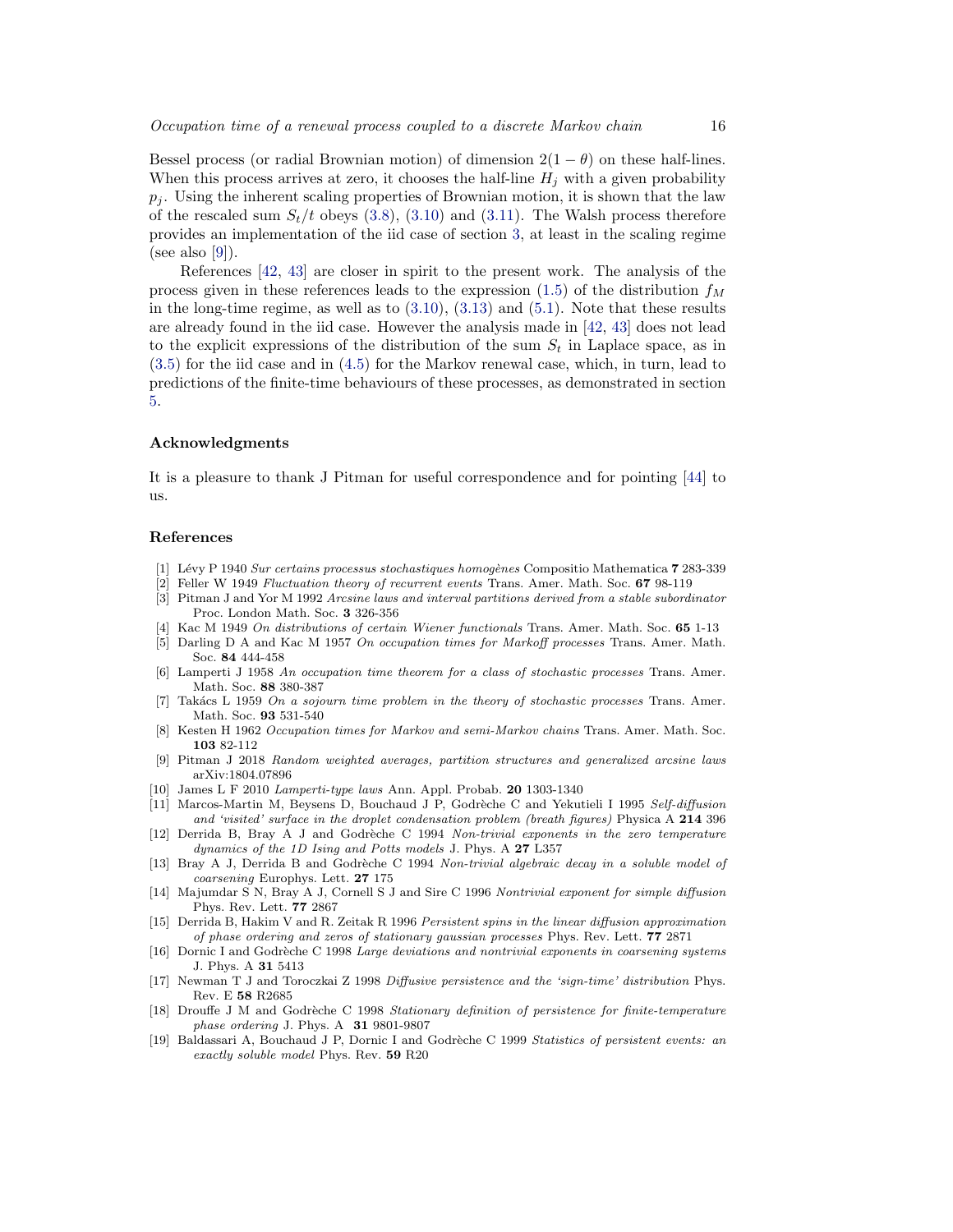- <span id="page-16-0"></span>[20] Toroczkai Z, Newman T J and Sarma S D 1999 Sign-time distributions for interface growth Phys. Rev. E 60 R1115
- <span id="page-16-1"></span>[21] Drouffe J M and Godrèche C 2001 Temporal correlations and persistence in the kinetic Ising model: the role of temperature Eur. Phys. J. B 20 281-288
- <span id="page-16-2"></span>[22] Cox J T and Griffeath D 1983 Occupation time limit theorems for the voter model Ann. Probab. 11 876-893
- <span id="page-16-3"></span>[23] Cox J T and Griffeath D 1985 Large deviations for some infinite particle system occupation times Contemp. Math. 41 43-54
- <span id="page-16-4"></span>[24] Cox J T Griffeath D 1986 Diffusive clustering in the two dimensional voter model Ann. Probab. 347-370
- <span id="page-16-5"></span>[25] Bramson M Cox J T and Griffeath D 1988 Occupation time large deviations of the voter model Probab. Th. Rel. 77 401-413
- <span id="page-16-6"></span>Cox J T 1988 Some limit theorems for voter model occupation times Ann. Probab. 16 1559-1569
- <span id="page-16-7"></span>[27] Maillard G and Mountford T 2009 Large deviations for voter model occupation times in two dimensions Annales Institut H. Poincaré Probabilités et Statistiques 45 577-588
- <span id="page-16-8"></span>[28] Bauer M, Godrèche C and Luck J M 1999 Statistics of persistent events in the binomial random walk: will the drunken sailor hit the sober man? J. Stat. Phys. **96** 963
- <span id="page-16-9"></span>[29] Dhar A and Majumdar S N 1999 Residence Time Distributions for a Class of Gaussian Markov Processes Phys. Rev. E 59 6413
- <span id="page-16-10"></span>[30] De Smedt G, Godrèche C and Luck J M 2001 Statistics of the occupation time for a class of Gaussian Markov processes J. Phys. A 34 1247-1269
- <span id="page-16-11"></span>[31] Godrèche C and Luck J M 2001 Statistics of the occupation time of renewal processes J. Stat. Phys. 104 489
- <span id="page-16-12"></span>[32] Godrèche C and Luck J M 2001 Statistics of the occupation time for a random walk in the presence of a moving boundary J. Phys. A 34 7153-7161
- <span id="page-16-13"></span>[33] Majumdar S N and Bray A J 2002 Large-deviation functions for nonlinear functionals of a Gaussian stationary Markov process Phys. Rev. E 65 051112
- <span id="page-16-14"></span>[34] Bel G and Barkai E 2005 Occupation times and ergodicity breaking in biased continuous time random walks J. Phys: Condensed Matter 17 S4287
- <span id="page-16-15"></span>[35] Bray A J, Majumdar S N and Schehr G 2013 Persistence and first-passage properties in nonequilibrium systems Advances in Physics 62 225-361
- <span id="page-16-16"></span>[36] Angeletti F and Touchette H 2016 Diffusions conditioned on occupation measures J. Math. Phys. 57 023303
- <span id="page-16-17"></span>[37] Godrèche C 2017 Two-time correlation and occupation time for the Brownian bridge and tieddown renewal processes J. Stat. Mech. P073205
- <span id="page-16-18"></span>[38] Bressloff P C 2017 Stochastically gated local and occupation times of a Brownian particle Phys. Rev. E 95 012130
- <span id="page-16-19"></span>[39] Burkhardt T W 2017 Occupation Time of a Randomly Accelerated Particle on the Positive Half Axis: Results for the First Five Moments J. Stat. Phys. 169 730-743
- <span id="page-16-20"></span>[40] Wang W, Schulz J H, Deng W and Barkai E 2018 Renewal theory with fat-tailed distributed sojourn times: Typical versus rare Phys. Rev. E 98 042139
- <span id="page-16-21"></span>[41] Radice M, Onofri M, Artuso R and Pozzoli G 2020 Statistics of occupation times and connection to local properties of nonhomogeneous random walks Phys. Rev. E 101 042103
- <span id="page-16-22"></span>[42] Rebenshtok A and Barkai E 2007 Distribution of time-averaged observables for weak ergodicity breaking Phys. Rev. Lett. 99 210601
- <span id="page-16-23"></span>[43] Rebenshtok A and Barkai E 2008 Weakly Non-Ergodic Statistical Physics J. Stat. Phys. 133 565-586
- <span id="page-16-24"></span>[44] Barlow M, Pitman J and Yor M 1989 Une extension multidimensionnelle de la loi de l'arc sinus In Séminaire de Probabilités XXIII Lect. Notes in Math. 1372 294-314 (Berlin: Springer)
- <span id="page-16-25"></span>[45] Dessertaine T and Bouchaud J P 2022 Will Random Cone-wise Linear Systems Be Stable? arXiv:2201.01324, submitted to Phys. Rev. E
- <span id="page-16-26"></span> $Cox D R 1962$  Renewal theory (London: Methuen)
- <span id="page-16-27"></span>[47] Cox D R and Miller H D 1965 The Theory of Stochastic Processes (London: Chapman & Hall)
- <span id="page-16-28"></span>[48] Feller W 1971 An Introduction to Probability Theory and its Applications volume 2 (New York: Wiley)
- <span id="page-16-29"></span>[49] Grimmett G R and Stirzaker D R 2020 Probability and Random Processes (Oxford: Oxford University Press)
- <span id="page-16-30"></span>[50] Lévy P 1954 Processus semi-Markoviens Proc. Int. Congress Math. (Amsterdam) 3 416-426
- <span id="page-16-31"></span>[51] Smith W L 1955 Regenerative stochastic processes Proc. Roy. Soc. London Ser. A 232 6-31
- <span id="page-16-32"></span>[52] Cinlar E 1969 Markov Renewal Theory Advances in Applied Probability 1 123-187
- <span id="page-16-33"></span>[53] Ross S M 1996 Stochastic processes (New York: Wiley)